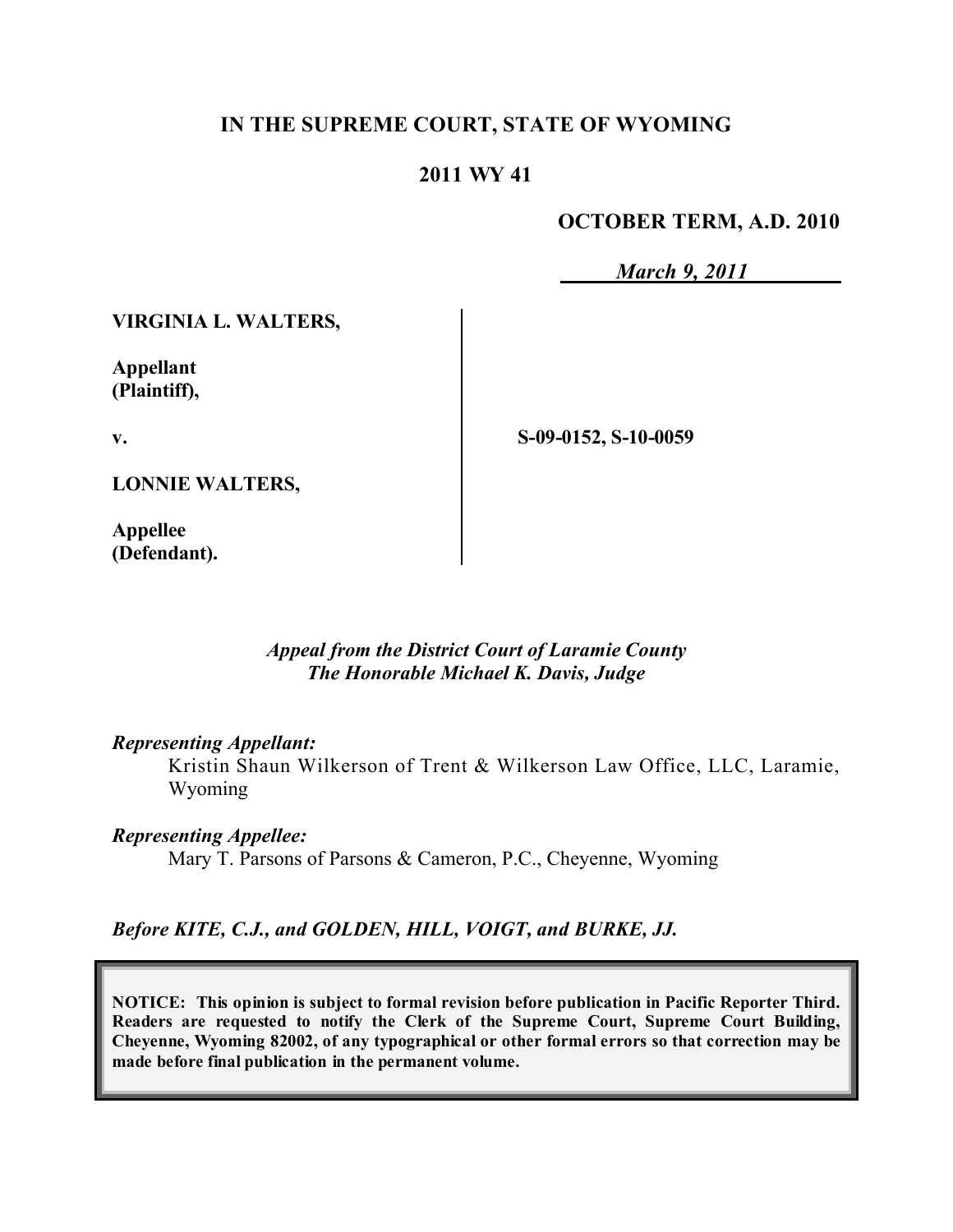#### **GOLDEN**, Justice.

[¶1] The two appeals consolidated for decision in this opinion arise out of the divorce litigation between Virginia L. Walters (Mrs. Walters) and Lonnie Walters (Mr. Walters). In appeal No. S-09-0152, Mrs. Walters challenges the district court's property distribution set forth in the Judgment and Decree of Divorce filed on June 3, 2009. We affirm that judgment. In appeal No. S-10-0059, Mrs. Walters appeals from the district court's order filed on January 15, 2010, in the post-divorce proceeding that found her in civil contempt and imposed sanctions. We reverse that order.

#### **APPEAL NO. S-09-0152**

#### **ISSUES**

[¶2] Mrs. Walters presents this statement of the issues:

I. Did the district court abuse its discretion, commit serious procedural error and/or violate a principle of law by finding Ms. Walters in contempt?

II. Did the district court abuse its discretion by punishing Ms. Walters through its distribution of property?

III. Was the district court's division of marital property clearly erroneous, against the great weight of evidence, and/or otherwise not supported by substantial evidence?

Mr. Walters presents the issues in this way:

I. Whether the district court abused its discretion, committed a procedural error, or violated a principal of law by finding the appellant in contempt of court

II. Whether the district court's division of marital property was clearly erroneous, against the great weight of the evidence or otherwise not supported by substantial evidence

In her reply brief, Mrs. Walters responds with this issue statement:

Even if Appellant were properly found in civil contempt, the district court abused its discretion, committed a procedural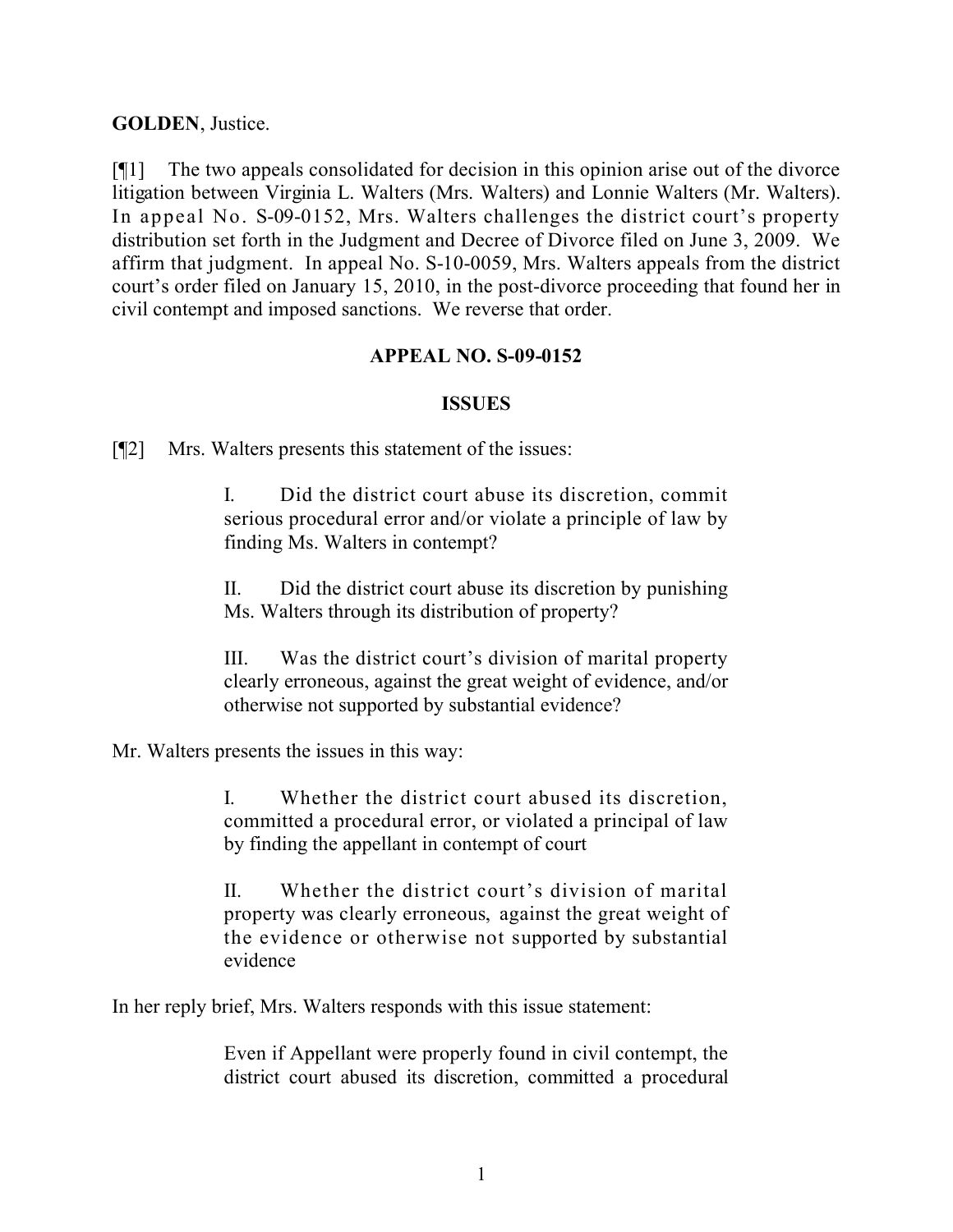error or violated a principal of law by not imposing a fine based on Appellee's actual loss.

# **FACTS AND PROCEEDINGS**

[¶3] The parties married on May 5, 2006; Mrs. Walters filed her complaint for divorce on August 6, 2008; and Mr. Walters filed his answer and counterclaim on August 14, 2008. No children were born to the parties. The parties pursued discovery. The district court issued mutual restraining orders that prohibited the parties from expending marital assets, other than for daily living expenses, until further order of the court. The district court issued orders to show cause to both parties concerning alleged violations of those orders but opted to determine those alleged violations at the trial.

[¶4] The trial consumed three full days and an hour of a fourth day, from March 24 to April 1, 2009. The primary contested issue at trial was the distribution of the marital property, although the district court also determined whether Mrs. Walters had violated a mutual restraining order as mentioned above. The district court heard testimony from twelve witnesses and considered a substantial number of exhibits, including financial records and a real estate appraisal of the parties' Cheyenne property on Cox Road. The parties' respective counsel agreed that the district court's determination of the marital property distribution would turn on the credibility of the parties. As succinctly stated by Mrs. Walters' counsel in his closing argument, "this boils down to credibility. You're the trier of fact. You're the one who looks at the people in the eyes and sees their mannerisms, their rationale of the statements. And what makes up the credibility of a witness is an influx of information."

[¶5] The trial concluded on April 1, 2009; the district court issued its decision letter on April 15, 2009; and the district court filed the Judgment and Decree of Divorce, which incorporated by reference its decision letter, on June 3, 2009. In the decision letter, the district court explained its determination of the marital property distribution and its determination of Mrs. Walters' alleged violation of a mutual restraining order:

> The determination of an equitable distribution of property is a more involved question. [Mr. Walters] operated Lonnie's Roustabout Service, LLC (LRS) in Kansas for over twenty years. The roustabout service was a Kansas limited liability company with [Mr. Walters] as the sole and controlling member. [Mrs. Walters] is also originally from Kansas, although she lived in Cheyenne at the time the parties developed what might loosely be described as a romantic relationship. Her testimony as to her earnings and occupation at the time of the marriage began was nebulous, and the Court gleaned from it only that she was trained as a paramedic and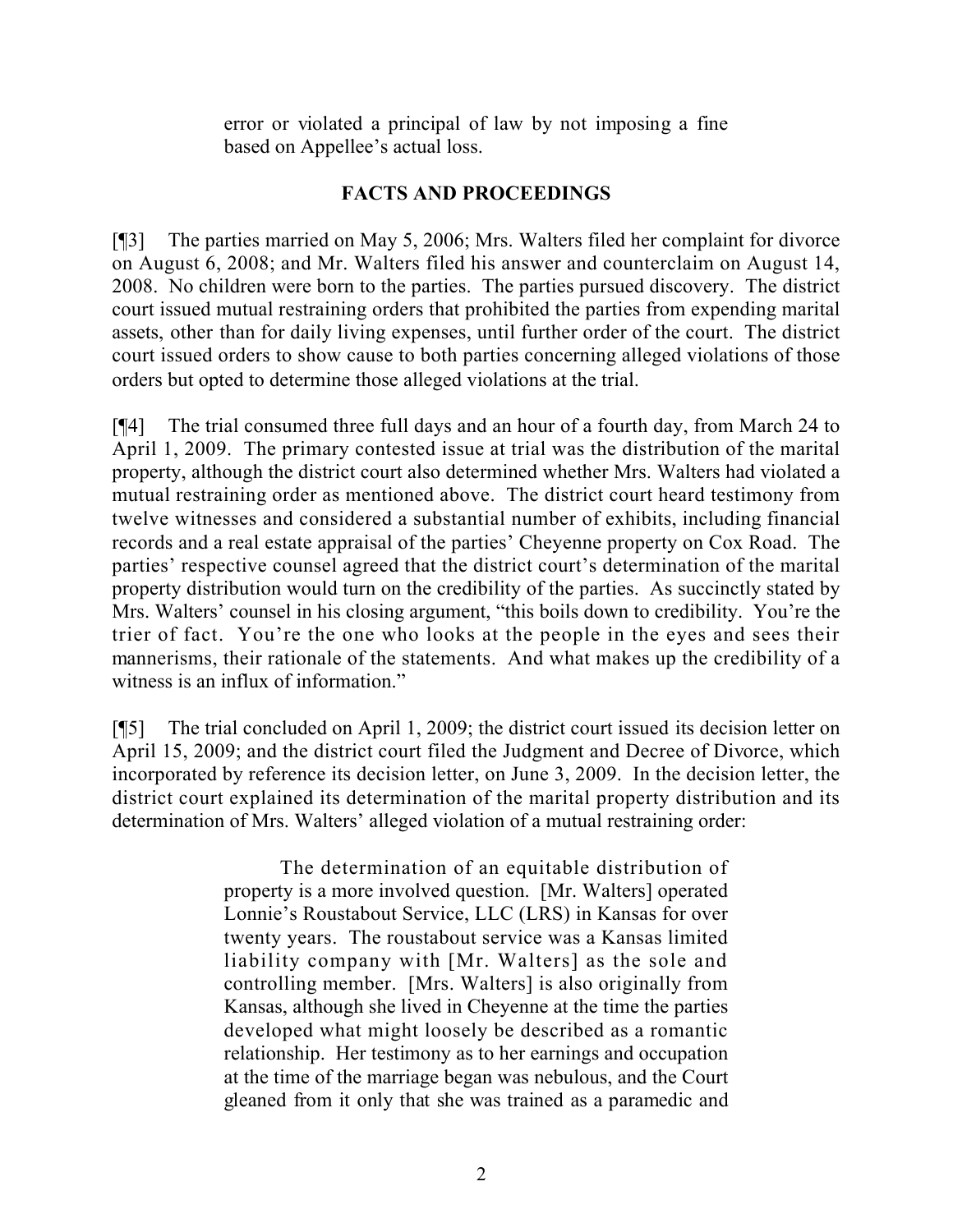provided some form of home health care to an elderly woman living in Cheyenne.

The marriage occurred in 2006 after [Mr. Walters] asked [Mrs. Walters], whom he barely knew, to go to Hawaii with him for a vacation in January of that year. During the vacation he proposed, and she accepted. The marriage followed in May.

The story of the engagement and marriage grew more improbable as it developed. [Mr. Walters] had been quite successful in his business, and had acquired cash, real estate, and other assets. [Mrs. Walters] had around \$100,000 in liquid assets, a 2004 Ford pickup, and lived in a rented mobile home. At some point before or after the marriage, depending upon whom one believes, [Mrs. Walters] became involved in [Mr. Walter's] business.

The business accounting of LRS did not adhere to standard practices. Rather than reimbursing himself for business expenses based on credit card receipts or cash payments, Mr. Walters would receive checks from the business which were deposited in a personal account or converted to cash. He does claim that he had receipts for appropriate expenses and provided them to his accountant, who would not expense any item not supported by a receipt for tax purposes. This was no doubt acceptable in a singlemember LLC, since no owner was harmed, but it created a climate in which it became very difficult for the Court to analyze the transactions for purposes of the property division in this divorce action. For example, at one point Mr. Walters testified that he had written a check on the business account to Mrs. Walters before the marriage for around \$3,000. The memo on the check was for mowing and painting. The logical conclusion one would draw is that LRS paid Virginia Walters for mowing and painting. However, Mr. Walters testified that he actually did the mowing and painting himself, and gave her the money to buy a wedding dress. This sort of improbable testimony about the accounting processes of LRS emanated from both parties and abounded throughout the trial.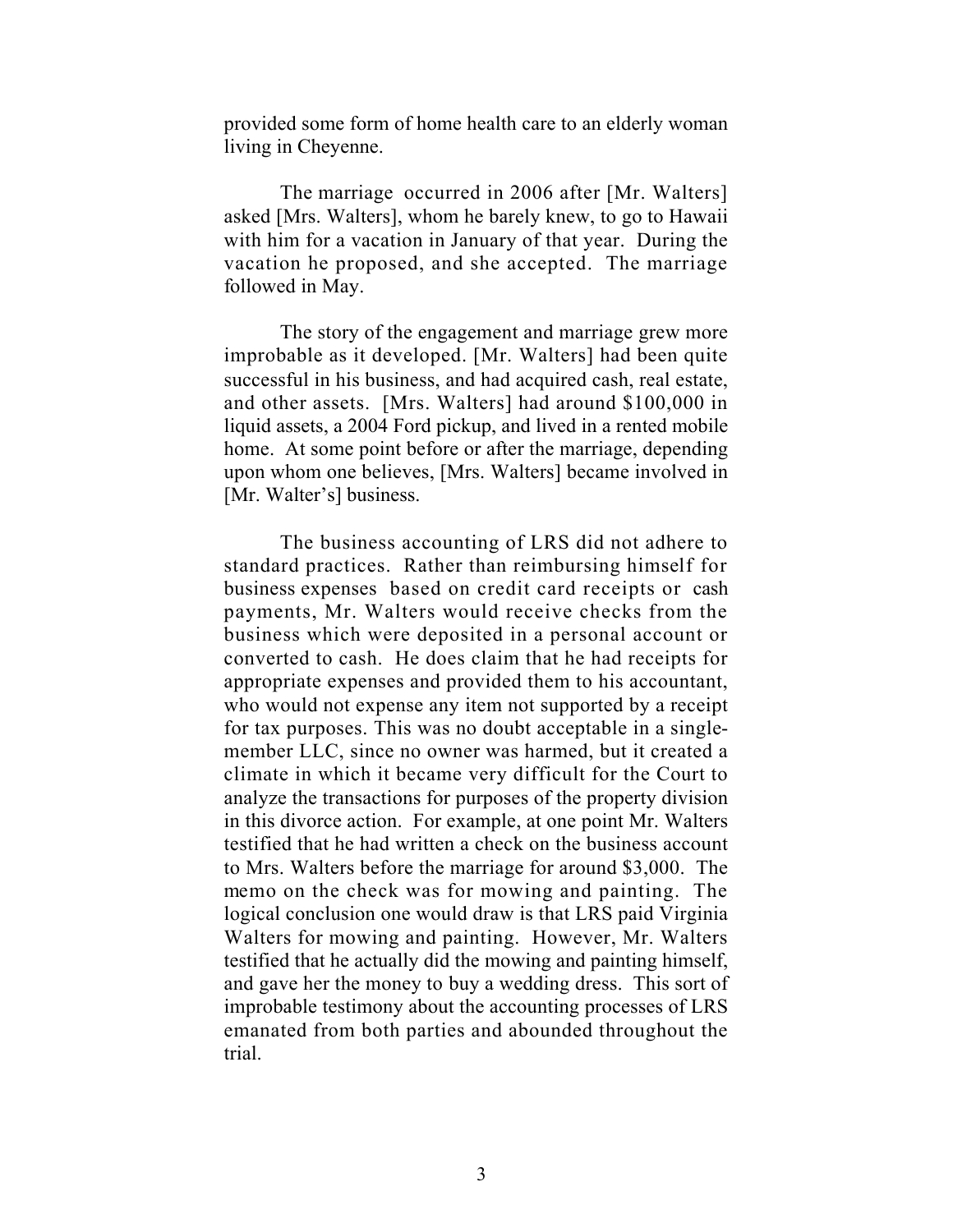The Court cannot shake the notion that each party may have invented a story, at least in part, to justify his or her claims with regard to the property settlement. We shall begin with Mrs. Walters. Funds in the amount of \$50,000 were transferred from an account controlled by Lonnie Walters to Lonnie Walters by wire transfer, and the day after, were used by Mr. Walters to purchase a lot in Cheyenne on which a metal building was constructed and then razed, and on which a house was also constructed, as more fully discussed below. Mr. Walters' claims' concerning these funds are credible – he contends that he provided the funds for the purchase of a lot that he and Mrs. Walters had looked at and agreed upon for purposes of building a marital home, and that at closing, while he was in Kansas, she simply omitted him from the title intentionally.

Mrs. Walters claims, on the other hand, that before the marriage Mr. Walters asked her to help get his roustabout service in shape to sell (including cleaning up the books), and promised to pay her \$50,000 to do so, regardless of whether the business sold or not. Mrs. Walters has no experience to speak of in accounting and none in the roustabout business. There is nothing to corroborate this claim, and the Court rejects it.

The testimony indicated that Mrs. Walters eventually took control of the roustabout service books. She paid herself about \$80,000 in expense reimbursement, which she placed in accounts to which only she and her children had access. She now claims that Mr. Walters promised to pay her between \$80,000 and \$100,000 per year for her services for the business (in which she performed some painting, mowing and minor bookkeeping services). She testified that these amounts were to be in addition to her wages, which amounted to about \$25.00 per hour, in addition to \$10 per hour for her teenage son, who was not even in Kansas, the only place he could have been working for LRS, at certain times that he was receiving paychecks. Remarkably, the amounts of the expense checks adds up to approximately the \$80,000 to \$100,000 per year she claims to have been promised. She and her accountant characterized these as draws against the business.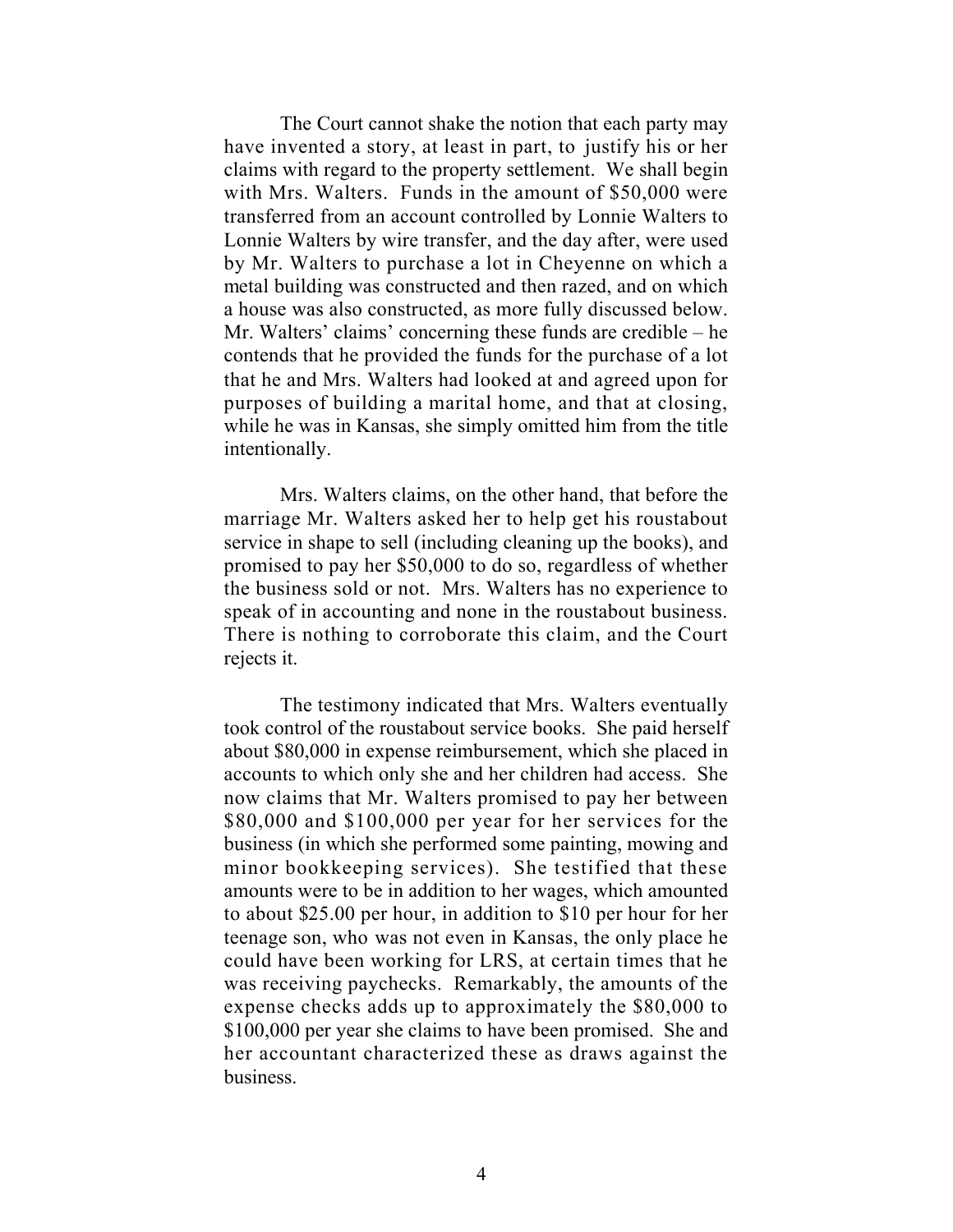Virginia Walters never owned any interest in the roustabout service, and no check to her is characterized as a dividend or draw. She wrote these checks to herself after persuading Mr. Walters to let her sign checks on the business account. No logical reason for such compensation is evident based on the services she rendered or the prosperity of the business, and there is likewise no evidence which would indicate that Mr. Walters knew of the scope of these withdrawals. Testimony indicated that Mrs. Walters kept the checkbook and business records under lock and key. The Court arrives at the inevitable conclusion that Mrs. Walters simply looted the business and segregated those funds in anticipation of this divorce.

In addition, the record is clear that Mrs. Walters violated a court order in this case. The Court entered a mutual restraining order which would have prevented either party from expending substantial funds of the marital estate without a further order of the Court. Despite this order, Mrs. Walters used funds to build a home on the land described above after it was entered. She attempted to justify this action by claiming that the home had to be finished in order to protect the structure already in place from deterioration. Photographic evidence proved that the home had only a foundation, or at most a foundation and subfloor, at the time the order was entered, and that it was unnecessary to finish the structure to protect an investment in framing, etc. No explanation whatsoever was given for the purchase of furnishings and installation of fixtures in the structure. Mrs. Walters never asked the Court to authorize the expenditures. It has therefore been proven by clear and convincing evidence that Mrs. Walters willfully violated a court order and is in contempt of court. The Court will take this contempt into account in formulating its decree in this matter, and will reserve sanctions which may be imposed in the event of failure to comply with any of its conditions.

The record is also clear that Mrs. Walters hid assets and destroyed business records to prevent an accurate accounting of funds which she has taken. During the litigation, she closed accounts and a safe-deposit box in which property was to have been kept in an effort to make determination of the assets in her possession a moving target.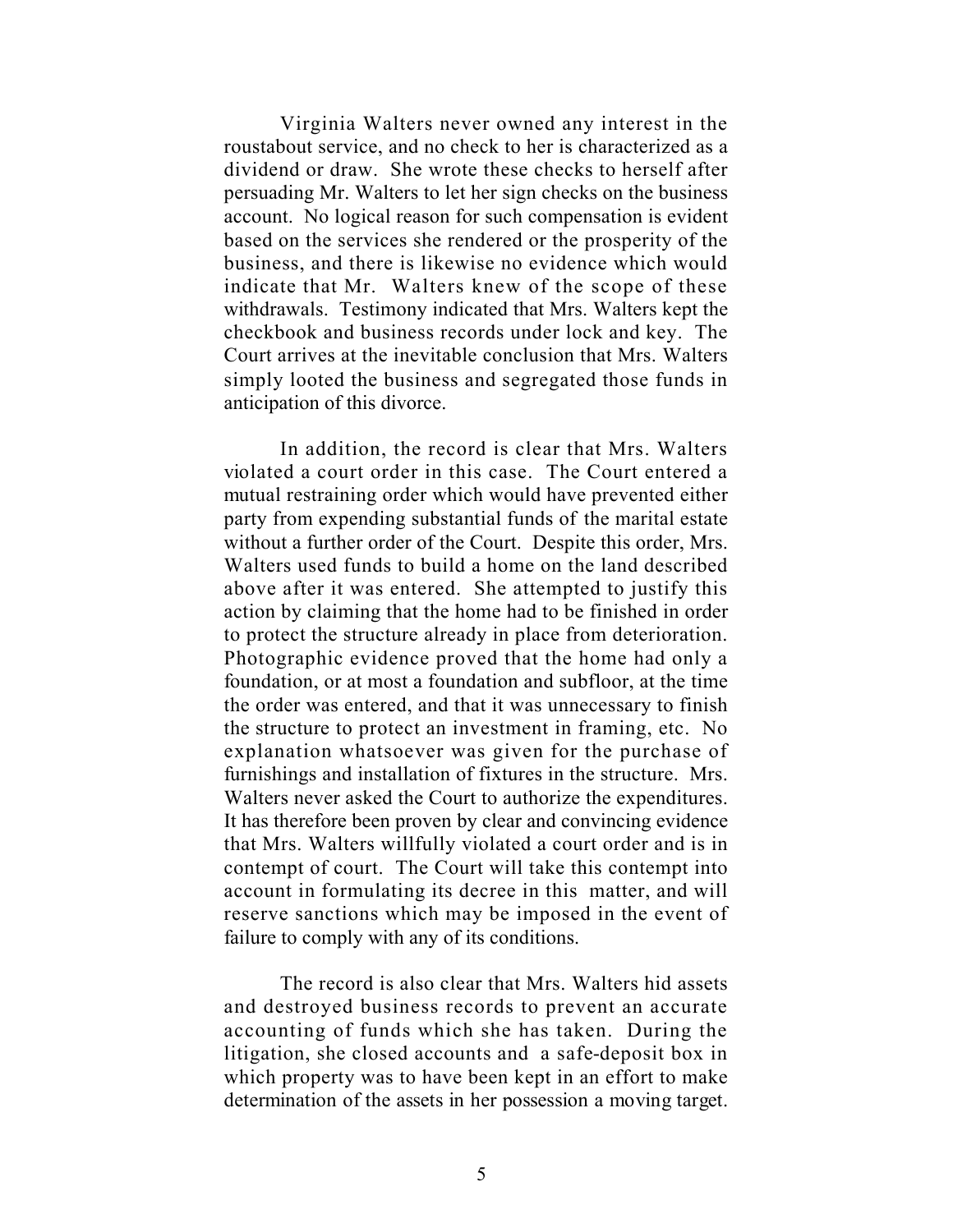When the Court issued an order authorizing a gun safe on her property to be opened on short notice, she was found to be in possession of articles of property which she had denied having. It is well-settled that a party's bad-faith withholding, destruction, or alteration of a document or other physical evidence relevant to proof of an issue at trial gives rise to a presumption or inference that the evidence would have been unfavorable to the party responsible for its nonproduction, destruction, or alteration. *Abraham v. Great Western Energy, LLC*, 2004 WY 145, ¶20, 101 P.3d 446, 455-456 (Wyo. 2004).

For his part, Lonnie Walters claimed that Mrs. Walters took approximately \$200,000 from a safe-deposit box located at a local bank. He explained in testimony that over the past 20 years, in good years, he would put \$10,000 in an envelope and hide the envelopes in a wall safe at his home in Kansas. He claims that he brought 19 of these envelopes which had accumulated to Wyoming and put them in the safe deposit box, added another approximately thirteen thousand dollars, and then gave Mrs. Walters both keys to the box, effectively locking himself out, because he feared that he might lose the key.

Mr. Walters was unable to provide any corroboration of his claims concerning the \$200,000. No witness was called to substantiate its existence, and communications between counsel and discovery in this case did not suggest that such a sum ever existed until the eve of trial. While it is not impossible that Mr. Walters could have owned cash in that amount, its existence was not proven, and the Court will not consider that amount in the property division. Nagging doubts do remain, given Mrs. Walters' other misconduct, that she may in fact have gotten away with that sum of money, but doubts do not amount to proof.

Finally, the Court must recognize that Virginia Walters is entitled to equitable portion of the marital earnings for the mercifully brief duration of this marriage. However, as the Supreme Court has observed, an equitable distribution is not necessarily equal, and an equitable distribution is in fact likely to be unequal. *Moss v. Moss*, 2007 WY 67, ¶4, 156 P.3d 316, 318 (Wyo. 2007). That will certainly be true in this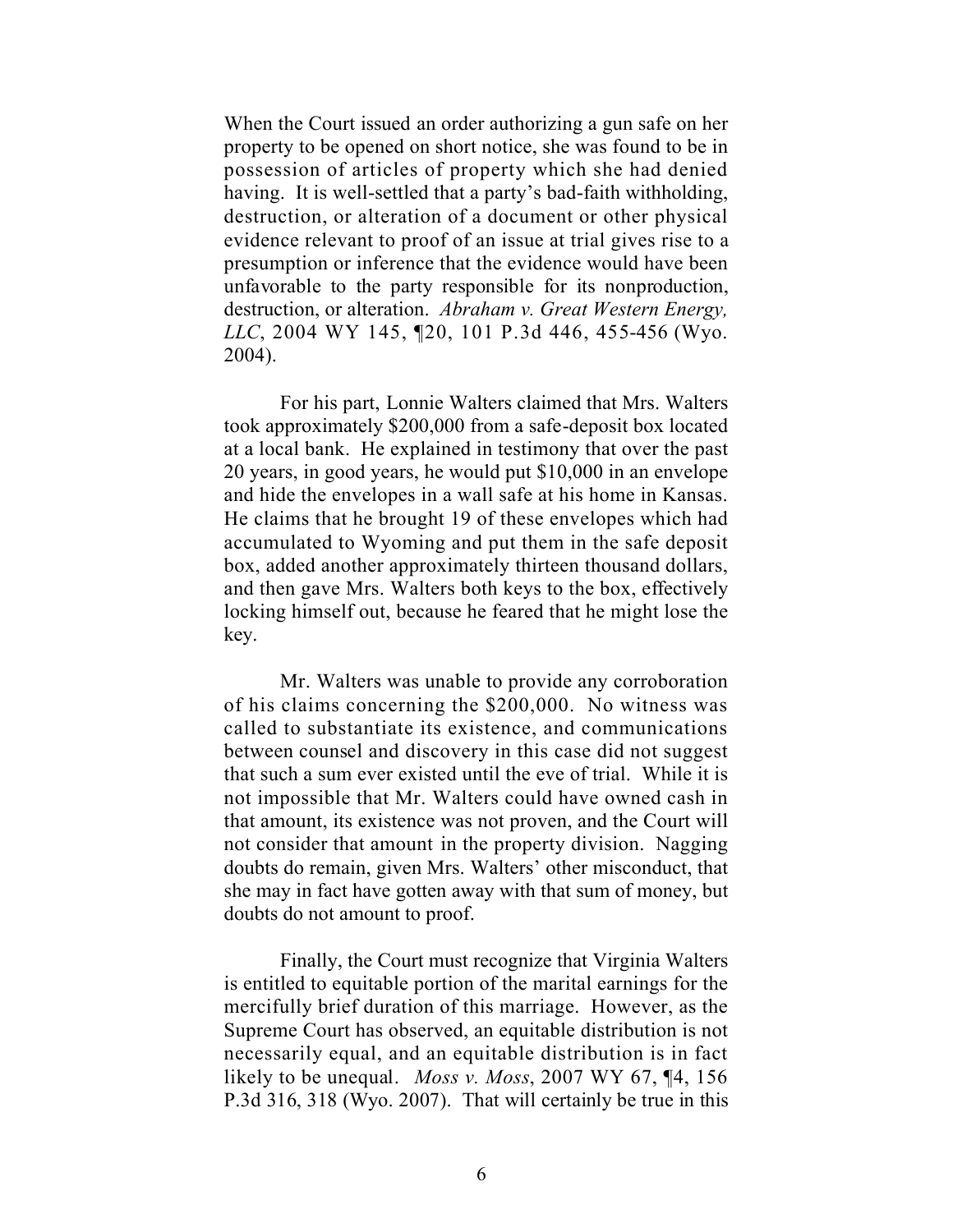case, in which Mr. Walters had far more assets at the beginning of this brief marriage than Mrs. Walters, and in which the excellent earnings which LRS enjoyed were the fruit of his sustained effort over many years. The Court rejects the notion that Virginia Walters' efforts contributed substantially to these financial rewards. On the other hand, both parties each bear some responsibility for the murky environment in which the Court must construct a property division.

The division of property will be as follows:

**7902 Cox Road**. This property actually includes three components – the land, the funds from a steel building that was taken down, and the house itself. The Court is convinced that Mr. Walters paid for the land from funds which he had accumulated, and is entitled to a credit for that expenditure. It is also clear that LRS paid for a metal building which was erected in the wrong location and which was later taken down. Wyoming Steel, the company which built the building and then removed it, paid \$37,500 (less some damage to the steel) in settlement of claims against it for the allegedly faulty construction. Lonnie Walters will receive these funds, less any deductions made by Wyoming Steel to the building. In addition, Mr. Walters produced proof of payment for pouring of a concrete basement and foundation, and he is entitled to reimbursement for these funds.

Mrs. Walters was in possession of certain assets which she claims were used to purchase materials which went into the construction of the house itself, the foundation excluded, and she acted as the general contractor. While these funds were in part the result of deplorable efforts to conceal assets and to steal a march on Mr. Walters in direct violation of a court order, the Court reluctantly concludes that she is entitled to some of its value. It appears that the home was poorly designed and constructed, but it is valued by appraisal at \$304,000. The division of the home will therefore be as follows:

a. Mrs. Walters will be entitled to possession of the home and contents except as specifically provided herein.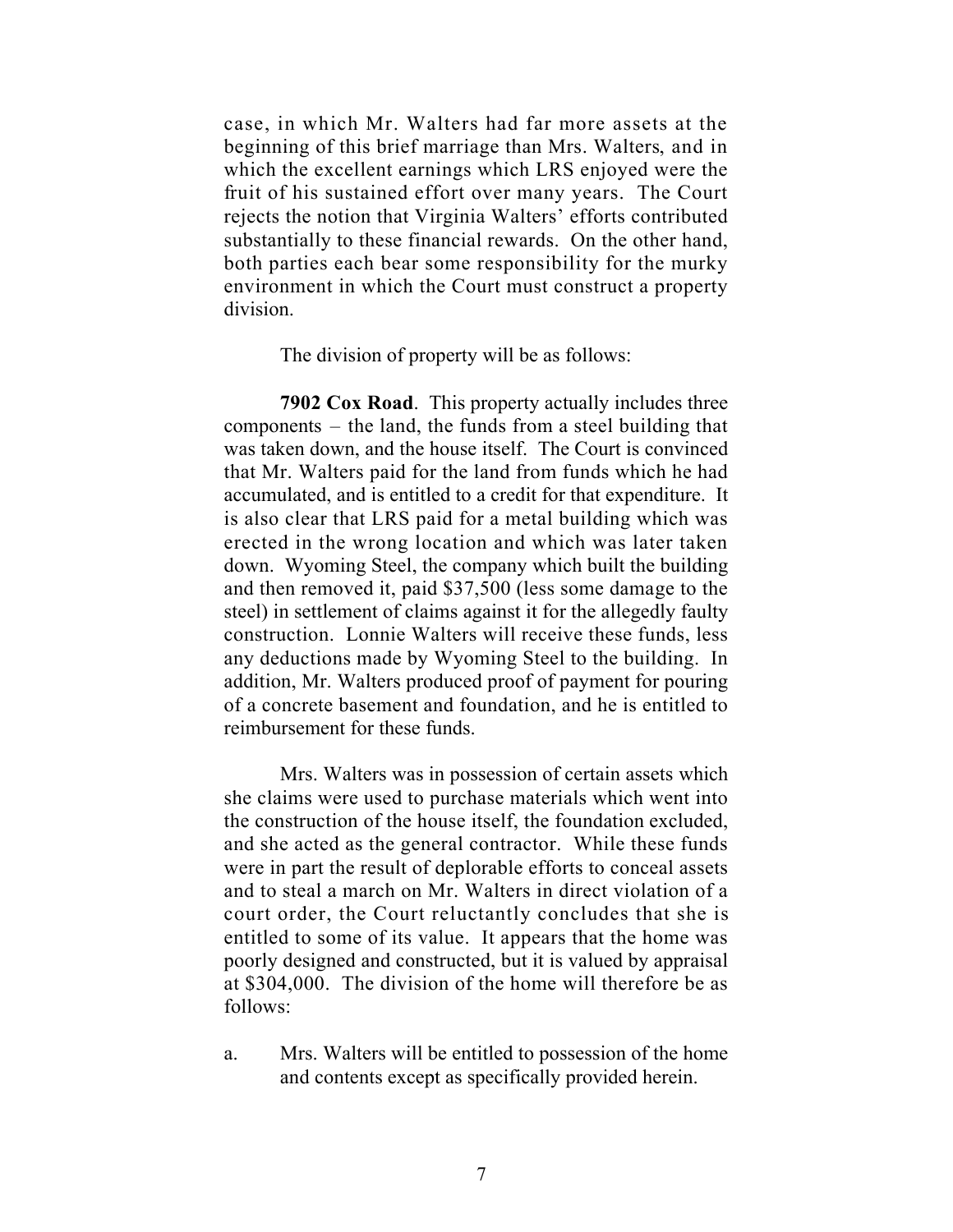b. Mr. Walters will be entitled to reimbursement of the following:

\$50,000 purchase price of the land.

The amount paid by Wyoming Steel for the building.

The cost of erecting the foundation and basement.

- c. Mrs. Walters will reimburse Mr. Walters for the above amounts within 180 days of entry of a decree of divorce. Mr. Walters will be entitled to a judicial lien or mortgage on the property until this debt is satisfied.
- d. If Mr. Walters is not paid the above amounts within 180 days of entry of the decree, the property will be sold and the above amounts payable to Lonnie Walters satisfied therefrom, with the balance of the funds remaining to be paid to Mrs. Walters.

**2006 Ford F-150s**. Each party shall receive the 2006 Ford F-150 in his or her possession at this time. Mr. Walters claims that Mrs. Walters' vehicle is actually an asset of the roustabout business, but it is more likely that the funds to purchase it were a gift. A transfer of property between husband and wife or parent and child is presumed to be a gift. *Kelsey v. Anderson*, 421 P.2d 163, 164 (Wyo. 1966); 38 Am. Jur. *Gifts* §92 at page 892 (1968); 38A CJS *Gifts* §67 at pages 250-251 (1966). The same rule has been applied in Wyoming to real property when the spouse who pays for the property deeds an interest to the other spouse. *See Wallop v. Wallop*, 2004 WY 46, ¶27, 88 P.2d 1022, 1030 (Wyo. 2004); *Barton v. Barton*, 996 P.2d 1, 4 (Wyo. 2000); and *Tyler v. Tyler*, 624 P.2d 784, 785-786 (Wyo. 1981).

The evidence presented does not rebut and indeed seems to support the notion that the 2006 Ford F-150 was a gift from Mr. Walters through LRS to Mrs. Walters. He may regret his generosity at this point, but the bell cannot be unrung.

**2008 Ford F-150**. This vehicle is titled in the names of Mrs. Walters and her son, and the son claims that it is his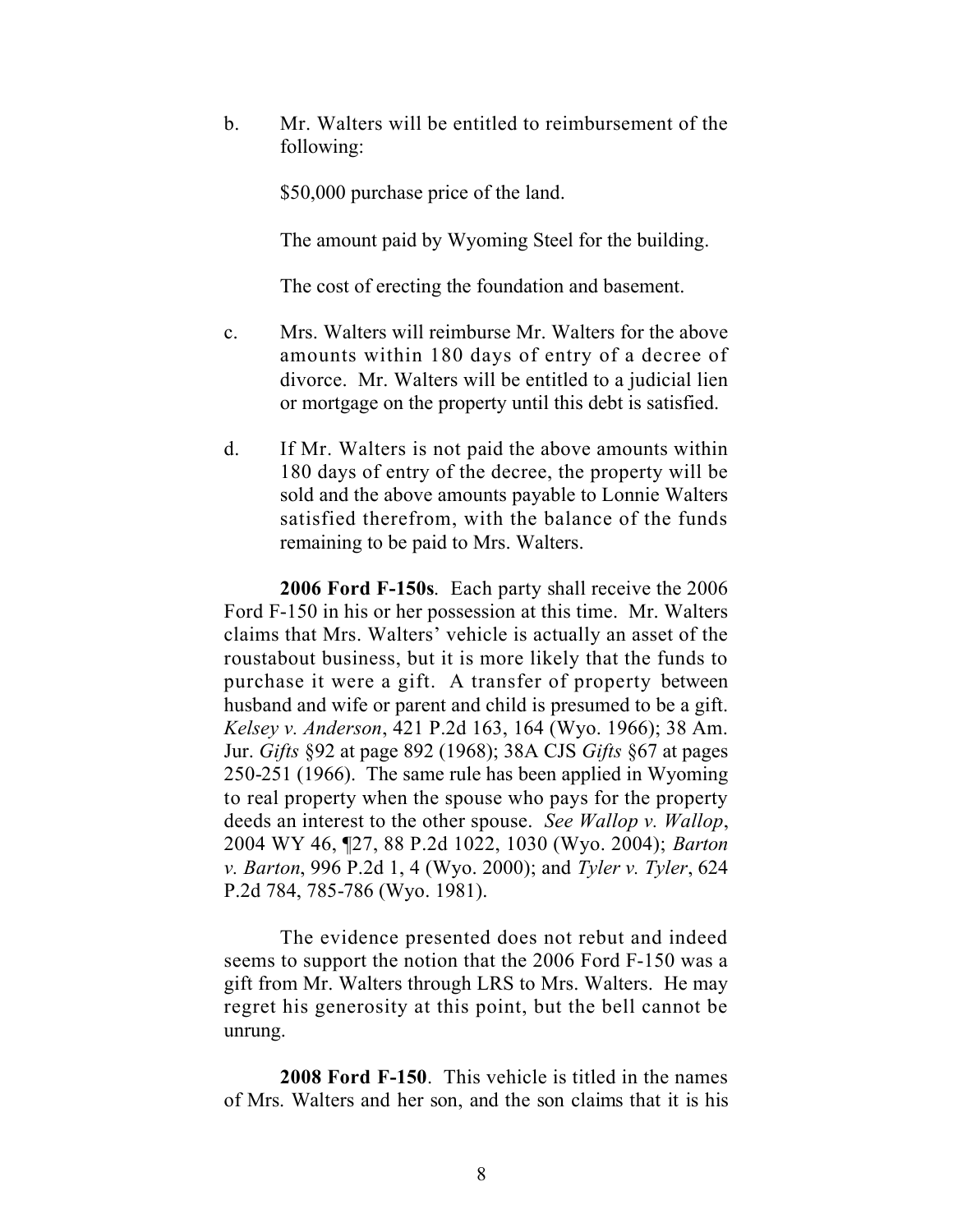pickup truck. It was paid for from an account in Mrs. Walters and her son's name, and which contained funds which [Mrs. Walters] claims were her son's wages. The record supports Mrs. Walters' position on this issue. The truck will be deemed to be owned by Mrs. Walters' son Bryan Akers, and the decree shall so state.

**"Pershing" Account**. Banc West Account . . . contained approximately \$850,000 at the time of trial. The evidence established that these funds were premarital funds of Mr. Walters, funds from the sale of some real property owned by Mr. Walters, some earnings of Lonnie's Roustabout Service during the marriage, and some funds of which Mr. Walters was the trustee. This account shall be awarded solely to Lonnie Walters.

**Banc West Account** . . . . This account was funded by Mrs. Walters, who claims that she used the funds to build the home described above. To the extent that any funds remain in said account, they will be awarded to Virginia Walters.

**Kansas Home**. Mr. Walters owned a home in Ulysses, Kansas before the marriage. It will be awarded to him.

**Lonnie's Roustabout Service Business and Equipment**. Lonnie Walters shall be awarded all equipment listed on the depreciation schedule of LRS unless otherwise specified in this decision letter, including but not limited to the two tractors and mowing attachments and any trailers (including the PJ trailer), regardless of who possesses them at this time. Mr. Walters shall also be awarded his interest in LRS free of any claim by Mrs. Walters.

**Lonnie's Soda Blasting Equipment**. To the extent that any equipment carried on the books of Lonnie's Soda Blasting exists, it is awarded to Lonnie Walters along with ownership of the LLC.

**Contents of Safe**. As noted above, the Court authorized the examination of a gun safe located at the Cox road property on short notice. The contents were photographed, and the photographs were made part of the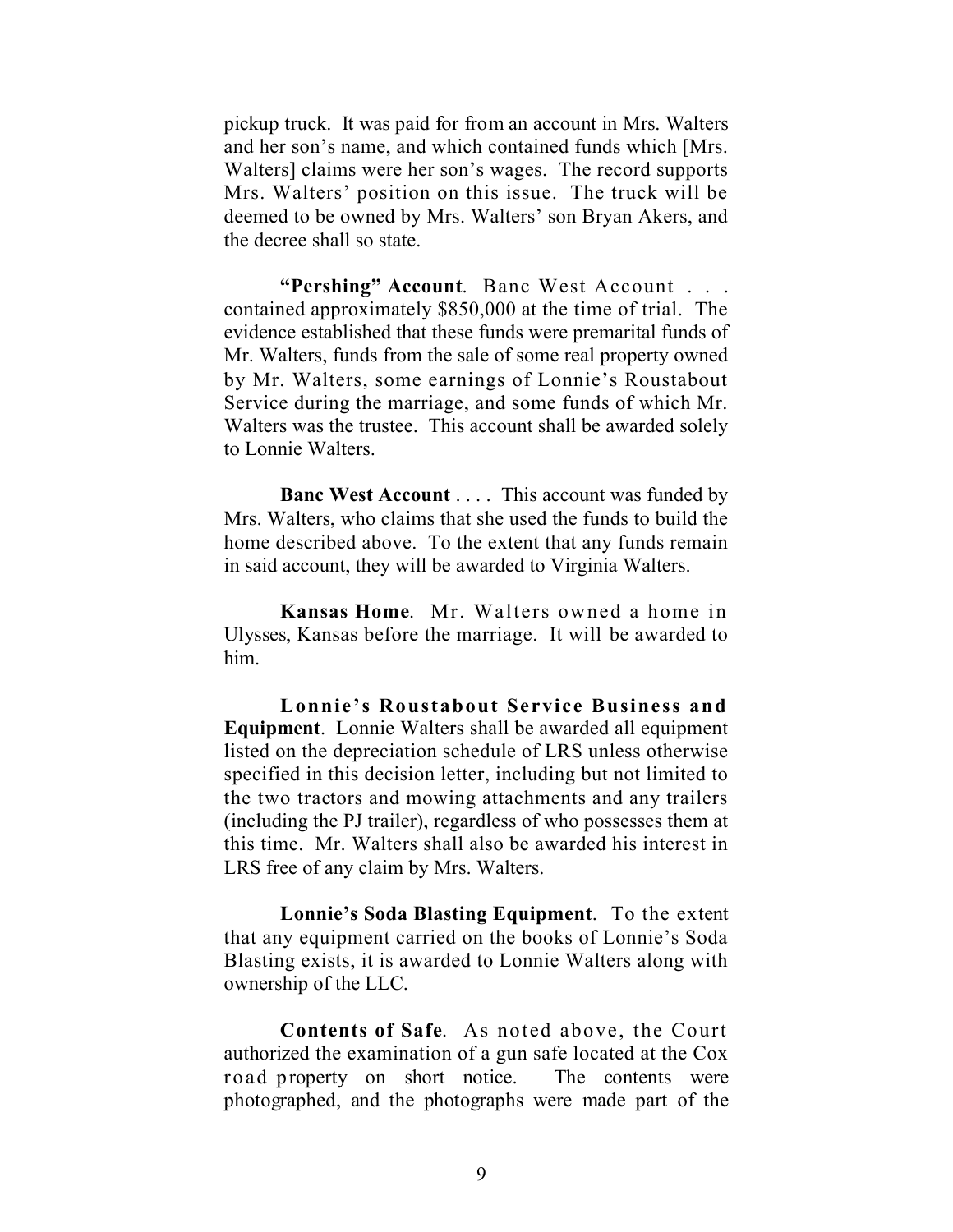court record. Lonnie Walters shall be entitled to all coins contained in the safe, as well as any personal documents (including his passport, birth certificates pertaining to members of the Walters family, cancelled driver's license and any other personal documents). Virginia Walters will be entitled to the firearms in the safe and anything not listed above.

**Outdoors Etc., LLC**. The parties had an L.L.C. which produced certain craft-like items for sale. It does not appear that the business was particularly active or successful, but special equipment was purchased, including sewing machines, etc. These will be awarded to Virginia Walters, along with the ownership of the L.L.C.

**Attorney Fees**. Both parties claim substantial attorney fees and expenses. Both parties have been left with substantial property, and the Court declines to award attorney fees to either. The proven misconduct of Virginia Walters has been taken into account in the property division, and no award of attorney fees in favor of Lonnie Walters will therefore be made in consideration of the position in which the parties are left by this decision.

## **Miscellaneous**.

- 1. The parties shall promptly notify the Court of any significant marital debt or asset not disposed of by this decision letter so that the property division contained herein may be supplemented to address those items of property.
- 2. The decree shall contain provisions requiring the parties to promptly execute all documents necessary to effectuate the property division contained therein.
- 3. The Court has purposely not concluded that each party should be entitled to ownership of any asset in his or her possession which has not been dealt with in this decision letter. If it is determined at any later time that substantial marital assets have been concealed or not disclosed by design, the discovery of those assets may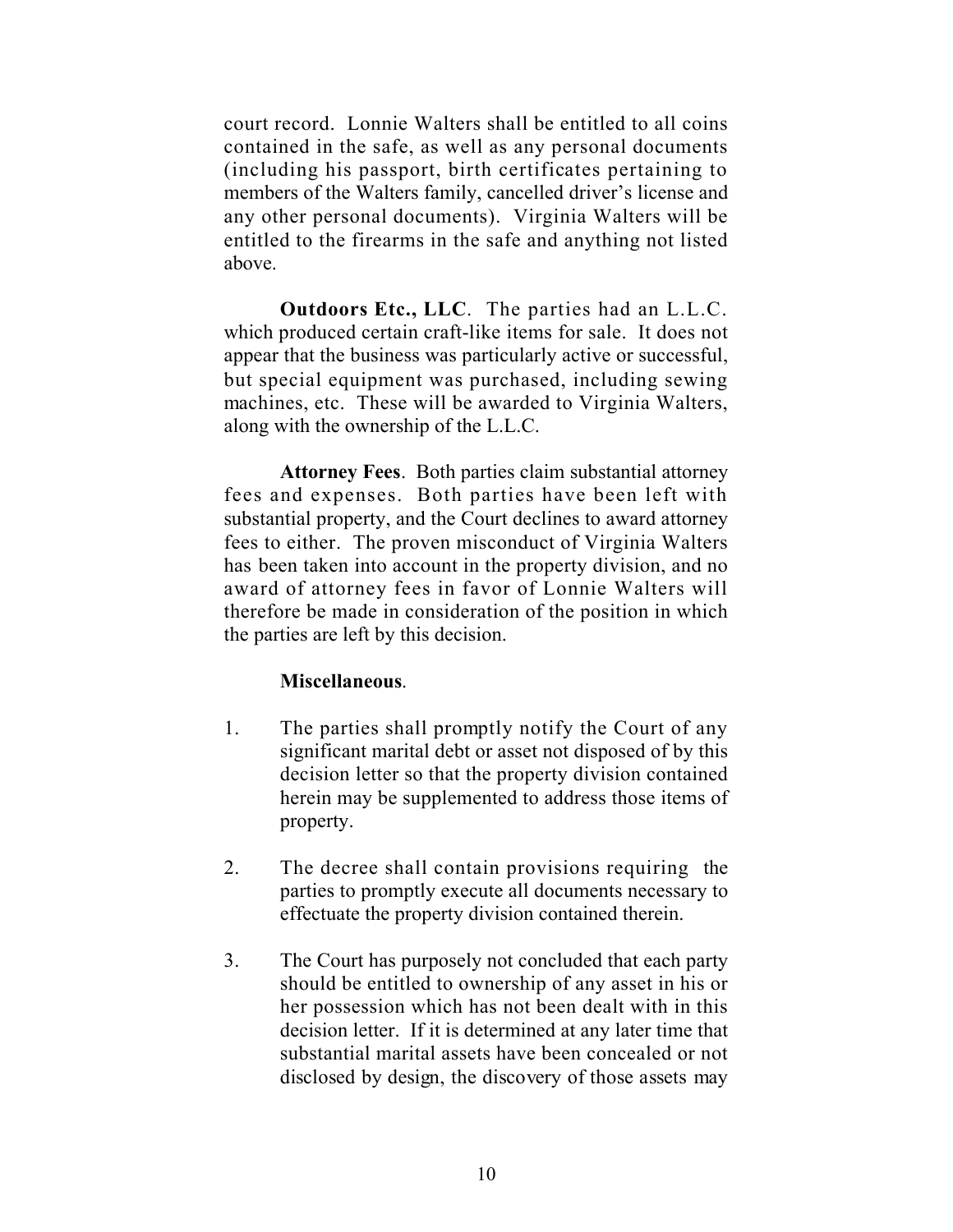justify reopening of this decree under Wyoming Rule of Civil Procedure 60(b).

- 4. [Mr. Walters' counsel] will prepare the decree implementing these decisions unless the parties otherwise agree.
- 5. The record in this case reveals misconduct which is prejudicial to the administration of justice. A failure on the part of either party to comply with the terms of the decree when entered may be punished as a civil contempt to compel compliance, and sanctions may include incarceration pending compliance.

## **STANDARD OF REVIEW**

[¶6] The Wyoming Legislature has given our courts direction in determining the equitable disposition of the parties' marital property:

> In granting a divorce, the court shall make such disposition of the property of the parties as appears just and equitable, having regard for the respective merits of the parties and the condition in which they will be left by the divorce, the party through whom the property was acquired and the burdens imposed upon the property for the benefit of either party and children. The court may decree to either party reasonable alimony out of the estate of the other having regard for the other's ability to pay and may order so much of the other's real estate or the rents and profits thereof as is necessary be assigned and set out to either party for life, or may decree a specific sum be paid by either party.

Wyo. Stat. Ann. § 20-2-114 (LexisNexis 2009). Our jurisprudence provides us with a legion of applicable precedents. In *Sweat v. Sweat*, 2003 WY 82, ¶ 6, 72 P.3d 276, 278 (Wyo. 2003), we explained:

> The division of marital property is within the trial court's sound discretion, and we will not disturb that division absent an abuse of discretion. *Carlton v. Carlton*, 997 P.2d 1028, 1032 (Wyo. 2000). A just and equitable distribution is as likely as not to be unequal. *Id*. We evaluate whether the trial court's property division is, in fact, equitable from the perspective of the overall distribution of marital assets and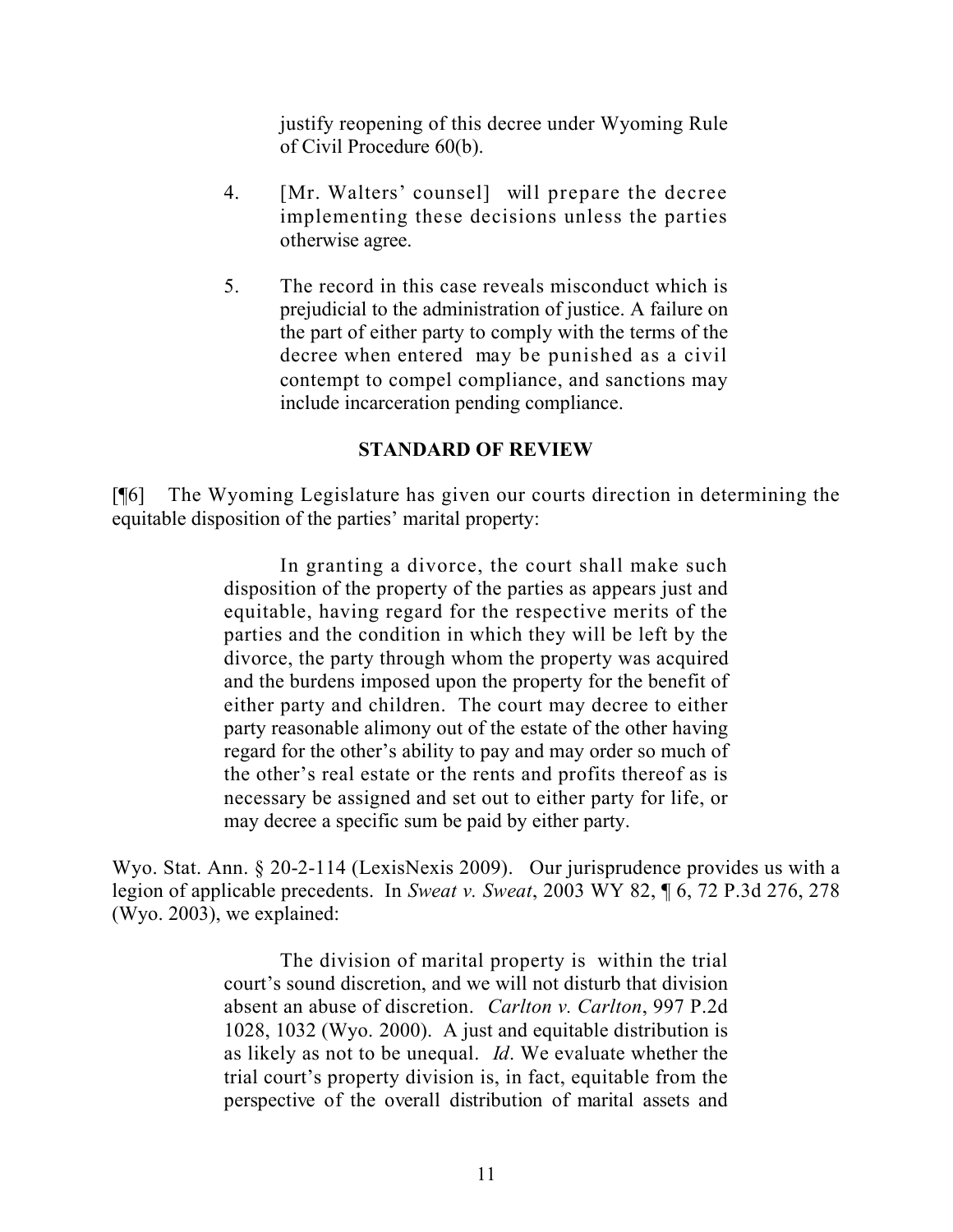liabilities rather than from a narrow focus on the effects of any particular disposition. *Id.* From that perspective, we afford the trial court considerable discretion to form a distributive scheme appropriate to the peculiar circumstances of each individual case, and we will not disturb such a scheme absent a showing that the trial court clearly abused its discretion. *Id.* The division of property in a divorce case should not be disturbed except on clear grounds as the trial court is usually in a better position than the appellate court to judge the parties' respective merits and needs. *Metz v. Metz*, 2003 WY 3, ¶ 6, 61 P.3d 383, ¶ 6 (Wyo. 2003). The trial court is also in the best position to assess the witnesses' credibility and weigh their testimony. *Raymond v. Raymond*, 956 P.2d 329, 332 (Wyo. 1998). We, therefore, give considerable deference to its findings. *Id.* The ultimate question in determining whether an abuse of discretion occurred is whether the trial court could reasonably conclude as it did. *Metz*, 2003 WY 3, ¶ 6. In answering that question, we consider only the evidence of the successful party, ignore the evidence of the unsuccessful party, and grant the successful party every favorable inference that can be drawn from the record. *Holland v. Holland*, 2001 WY 113, ¶ 8, 35 P.3d 409, ¶ 8 (Wyo. 2001).

#### **DISCUSSION**

[¶7] Mrs. Walters acknowledges that on appellate review this Court evaluates whether the district court's property division is equitable from the perspective of the overall distribution rather than from a narrow focus on the effects of any particular disposition. She also states that no single distribution made by the district court standing alone shocks the conscience in this case. Despite her acknowledgment and statement, however, she argues that the district court's treatment of the parties' coins, marital income in the Pershing account during the brief duration of the marriage, 4.23 acre parcel on which the parties' house was built, and the parties' house was "shockingly inequitable and unjust." We reject her arguments.

[¶8] With respect to the coins, our careful review of the record shows that both parties presented evidence about their origin and value. The district court determined that Mr. Walters' testimony that they were his and were worth approximately \$7,050 was credible. Because we consider only Mr. Walters' evidence and give it every favorable inference, afford the district court considerable discretion, and do not focus narrowly on any particular disposition, we reject Mrs. Walters' argument about the coins.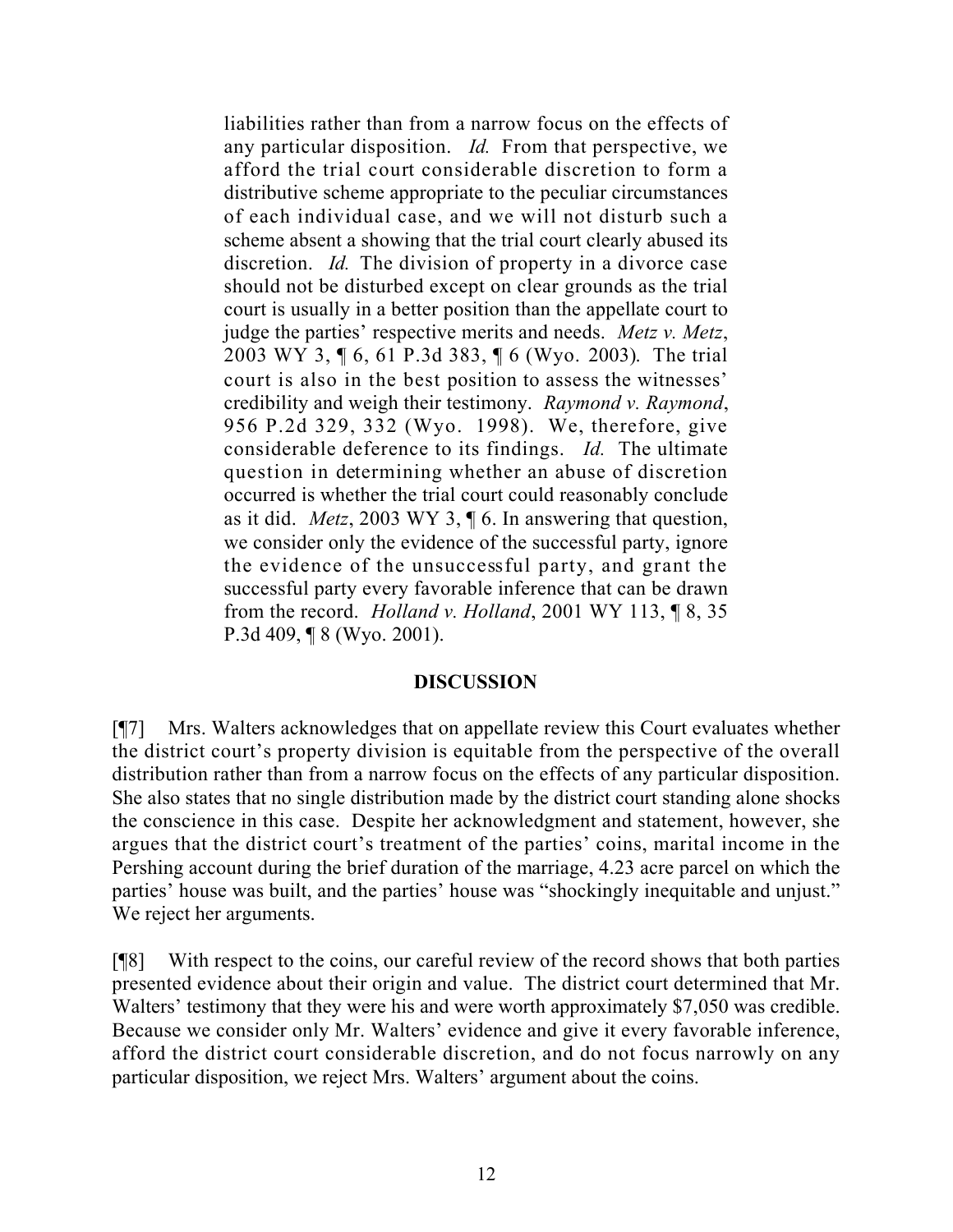[¶9] With respect to the marital income in the Pershing account, Mrs. Walters notes that she was awarded nothing from this account, even though a considerable sum of money was generated through Mr. Walters' sole proprietorship of LRS during their twoyear marriage. Once again, our careful review of the record shows that the district court properly considered the parties' evidence concerning the Pershing account, the source of the funds in that account, and the brief duration of the marriage in arriving at its decision to award that account to Mr. Walters. Applying the requirements of our standard of review, we reject Mrs. Walters' argument concerning this account.

[¶10] With respect to the parties' 4.23 acre parcel on which the parties' house was built, Mrs. Walters claims that the district court erred by requiring her to reimburse Mr. Walters the sum of \$50,000 which he transferred to her for closing on the purchase of that parcel in June 2006. She argues that because she paid the seller from her separate account, the sales contract drafted by the seller lists her as the sole buyer, and the deed lists only her name as buyer, then the rebuttable presumption arose that the \$50,000 sum was a gift from Mr. Walters. *Barton v. Barton*, 996 P.2d 1, 4 (Wyo. 2000). She asserts that the record is silent as to whether Mr. Walters rebutted that presumption. Mr. Walters contends that his evidence did rebut the presumption. We agree. Our careful review of the record shows that Mr. Walters was with Mrs. Walters when they called the seller about the parcel, both met with the seller to discuss the purchase, Mr. Walters made the offer to the seller and wrote the earnest money check, and Mr. Walters clearly expected his name to be on the deed as he expected to build a home to live in with his wife. In its Decision Letter, the district court addressed this matter:

> Mr. Walters' claims' concerning these funds are credible – he contends that he provided the funds for the purchase of a lot that he and Mrs. Walters had looked at and agreed upon for purposes of building a marital home, and that at closing, while he was in Kansas, she simply omitted him from the title intentionally.

It is clear to us that the district court found that Mr. Walters rebutted the gift presumption. We agree.

[¶11] Finally, with respect to the parties' house built on the 4.23 acre parcel which the district court awarded her, Mrs. Walters contends that the appraised value of \$304,000 is "arguably inflated" and, since the true value of the house is less than that appraisal, she received less in the property division. Our careful review of the record shows that Mr. Walters presented the testimony and report of a certified residential real estate appraiser. The district court received the report into evidence by stipulation of counsel. The appraiser was examined by both counsel and the court. In the opening statement of Mrs. Walters' counsel, he stated that while Mrs. Walters did not agree with the exact amount of the appraisal, "it is generally in that ballpark" and she would stipulate to a value of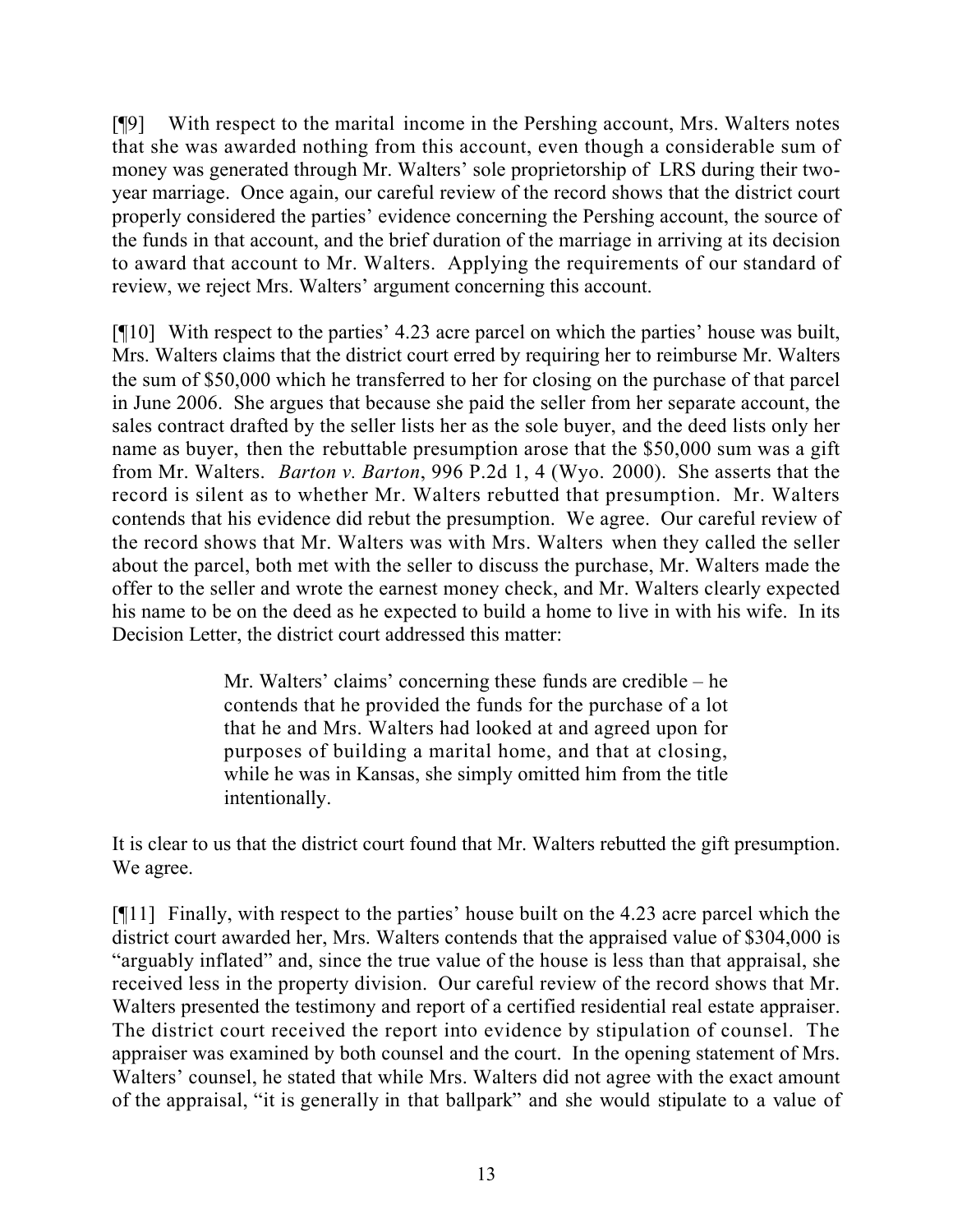\$260,000. Once again, applying our standard of review, we find no merit in Mrs. Walters' argument on this point. Considering the relevant evidence presented by Mr. Walters and giving it every favorable and reasonable inference, while ignoring Mrs. Walters' evidence, we are satisfied that the district court could reasonably conclude as it did.

[¶12] One final matter remains for our consideration concerning the divorce proceedings. In July 2008, a month before Mrs. Walters filed for divorce, she began construction of the house on the 4.23 acre parcel mentioned above. Once the divorce litigation was underway, the district court issued a mutual restraining order prohibiting the parties from expending marital assets, other than for daily living expenses, until further order of the court. Despite this order, Mrs. Walters continued construction on the house. The district court considered this alleged violation of its restraining order during the trial. The district court addressed the matter in its Decision Letter:

> In addition, the record is clear that Mrs. Walters violated a court order in this case. The Court entered a mutual restraining order which would have prevented either party from expending substantial funds of the marital estate without a further order of the Court. Despite this order, Mrs. Walters used funds to build a home on the land described above after it was entered. She attempted to justify this action by claiming that the home had to be finished in order to protect the structure already in place from deterioration. Photographic evidence proved that the home had only a foundation, or at most a foundation and subfloor, at the time the order was entered, and that it was unnecessary to finish the structure to protect an investment in framing, etc. No explanation whatsoever was given for the purchase of furnishings and installation of fixtures in the structure. Mrs. Walters never asked the Court to authorize the expenditures. It has therefore been proven by clear and convincing evidence that Mrs. Walters willfully violated a court order and is in contempt of court. The Court will take this contempt into account in formulating its decree in this matter, and will reserve sanctions which may be imposed in the event of failure to comply with any of its conditions.

The district court included similar language in its Judgment and Decree of Divorce. In their appellate briefing, the parties provide considerable discussion to whether the district court found Mrs. Walters in civil or criminal contempt. We conclude that it is unnecessary to determine that issue because, as both parties acknowledge, the district court did not explicitly impose a punishment or sanction on Mrs. Walters, but rather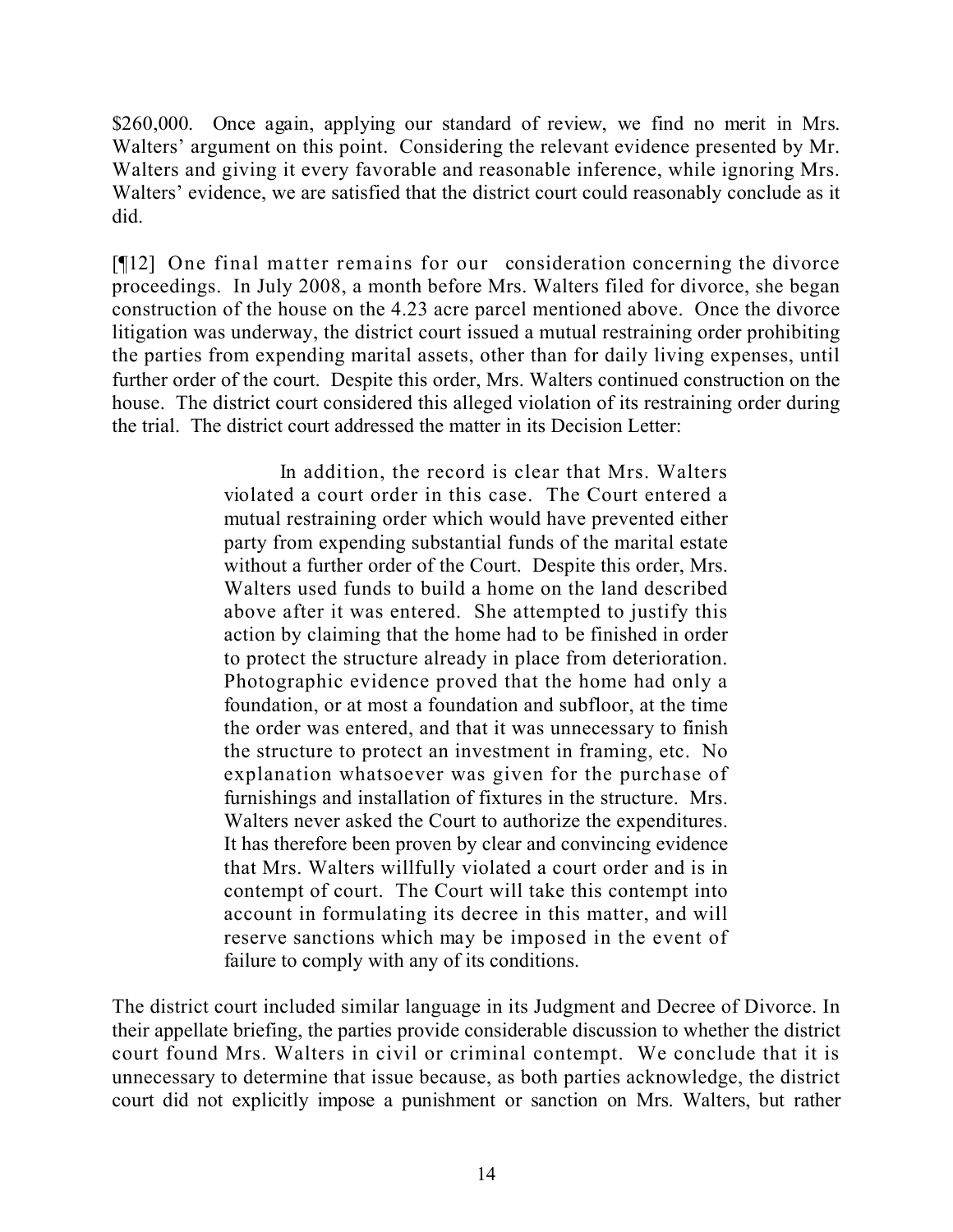explicitly reserved sanctions "which may be imposed in the event of failure to comply with any of [the divorce decree's] conditions." We reject Mrs. Walters' assertion that the district court "appears to have punished [her] contemptuous conduct by awarding certain undisclosed property to [Mr. Walters] in the division of marital property, which is arguably an abuse of discretion." As Mr. Walters points out, Mrs. Walters is unable to indicate what property was awarded to him as punishment. We afford the district court considerable discretion to form a distributive scheme appropriate to the peculiar circumstances of the individual case including the respective merits and credibility of the parties. We have carefully evaluated the district court's property division and find it is equitable from the perspective of the overall distribution of marital assets and liabilities. We find no reason to disturb that thoughtful division.

[¶13] We affirm the Judgment and Decree of Divorce filed on June 3, 2009.

## **APPEAL NO. S-10-0059**

## **ISSUES**

[¶14] In Mrs. Walters' appeal of the district court's post-divorce proceeding order filed on January 15, 2010, finding her in civil contempt of court and awarding to Mr. Walters compensatory damages of \$10,000, we shall state the issues as follows:

> 1. Whether Mr. Walters proved that Mrs. Walters violated court orders issued in the divorce proceedings.

> 2. Whether the district court abused its discretion, committed procedural error, or violated a principle of law by finding Mrs. Walters in civil contempt of court and awarding compensatory damages of \$10,000.00.

# **FACTS AND PROCEEDINGS**

[¶15] On June 19, 2009, sixteen days after the district court had filed its Judgment and Decree of Divorce, Mr. Walters filed three separate motions for orders to show cause why Mrs. Walters should not be held in contempt of court for several alleged violations of the Judgment and Decree of Divorce. The alleged violations that are pertinent to this appeal concerned Mrs. Walters' transferring ownership of the PJ trailer, awarded to Mr. Walters in the divorce, to a third party five days after the district court's decision letter was issued; failing to return to Mr. Walters coins awarded him in the divorce; and failing to return to Mr. Walters certain personal documents as ordered by the district court. On June 22, 2009, the district court issued its show cause order; after several continuances, the district court heard the matter on October 2 and October 27, 2009.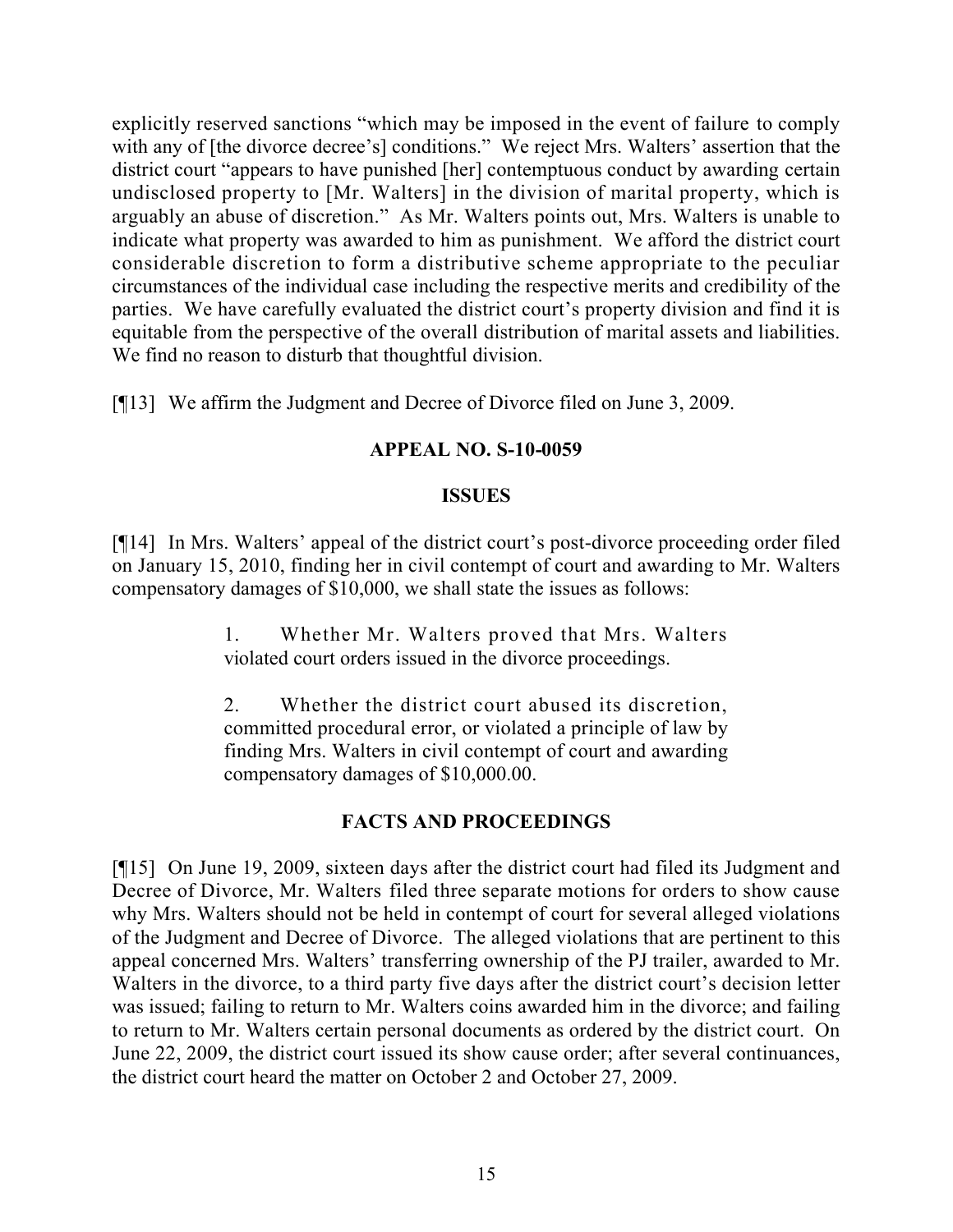[¶16] On October 27, at the close of the hearing, the district court stated that it found Mrs. Walters had committed the violations alleged and was, therefore, in contempt of court. The district court then stated:

> And I do note that the sanction I'm about to impose is not calculated with great precision because the very nature of acts which I believe to have been contemptuous are such as to make it impossible to calculate something resembling damages. **But I believe there has to be a punitive element in this matter.** And so I'm going to order this by way of contempt sanctions. I'm going to order that  $as - I$  will order effective November 16, 2009, a judgment in favor of Mr. Walters against [Mrs. Walters] for the sum of \$10,000 reflecting the contempt, sanctions for the contempt which I have previously indicated.

> In addition, I will also award defendant a portion of the attorney fees associated with these contempt proceedings, since I didn't award anything related to the trailer and tractor, and I decline to hear the issues with regard to the bookkeeping. I think that the portion of attorney fees has to be associated solely with the contempt that I did find in this matter, and I will award those fees.

> I will give [Mrs. Walters] this much of an out. If you happen to find any of the missing property and deliver it to counsel for the defendant before November 16, 2009, I would consider a request to abate that judgment in the amount – to the extent of the amount of some of that property, although I believe some portion of those sanctions would have to remain regardless, given the continuing disregard of this Court's orders.

#### (Emphasis added.)

[¶17] On January 14, 2010, the parties met again with the district court to discuss the district court's concern about language in paragraph 10 of the proposed order approved by both counsel. Here is the discussion that followed:

> THE COURT: Please be seated. Court is in session. We're here today in Walters v. Walters, 172-327, which is a divorce case which has had some post-divorce contempt proceedings. And I specifically recall – I just wanted to make a record on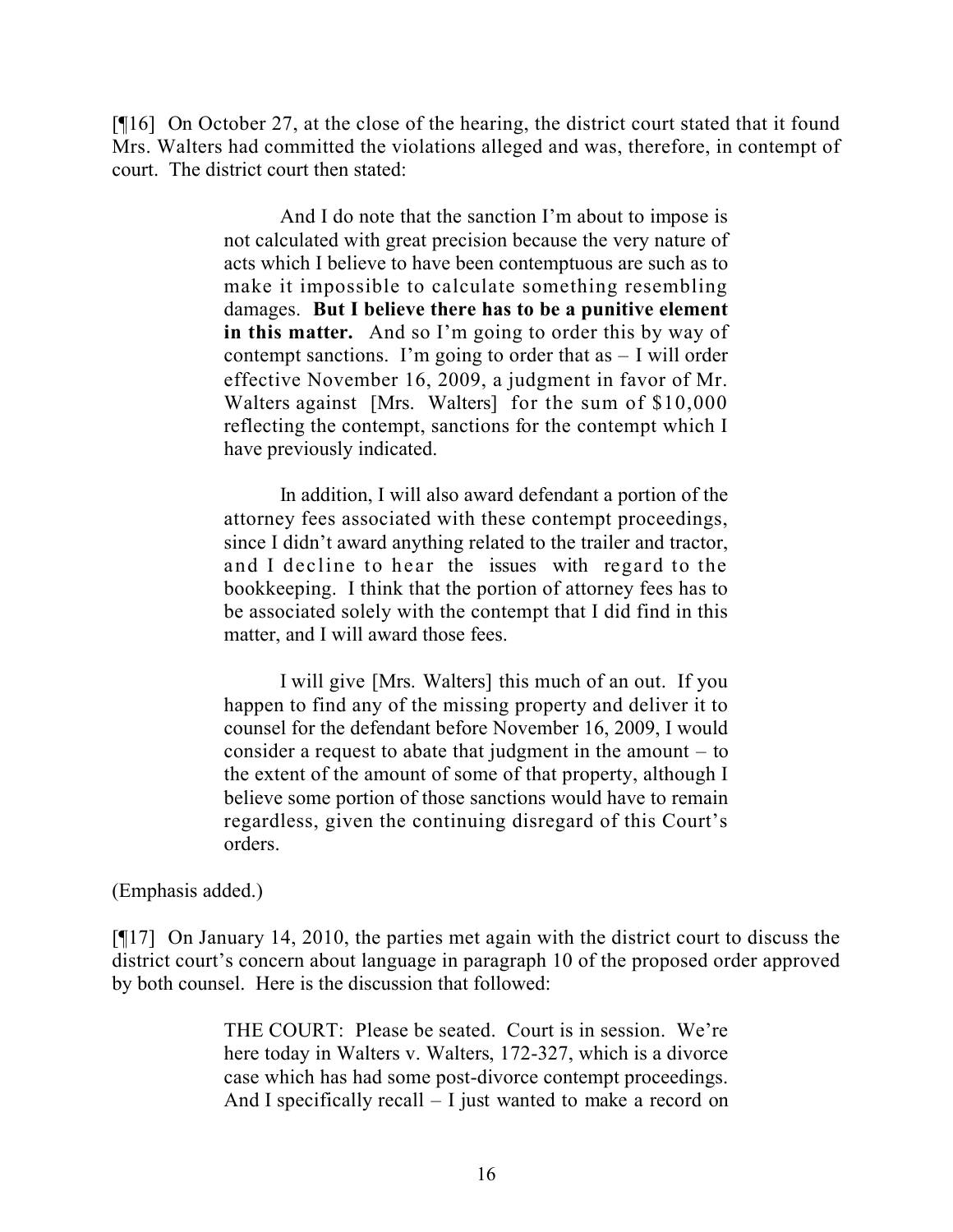the order that I have received which was approved by both counsel. I'm not sure when I received that. I know that I kind of envisioned that we could have a 15-minute phone conversation or something about this order. And I think that maybe that was set, and it had to be continued because of availability of counsel.

And ultimately we ended up here today. I don't know – here is my concern about the order. I'm looking at Paragraph 10 of the order, and it says  $-$  and I'll quote  $-$ "There has to be a punitive element in this matter. And as sanctions against the plaintiff, she is ordered to pay the defendant the sum of \$10,000 for the contempt set forth herein."

My reading of that if I were an appellate judge would be probably like that's a fine or something which would be in the nature of a criminal contempt. Now, I may have used the term punitive in the ruling I made. I don't know if I did or not. But the intent was actually to provide some compensation to Mr. Walters for some of the losses that he would have sustained as a result of not getting his property back. Those are very difficult – I think I noted on the record – to determine because the articles aren't here to value, so it is difficult to arrive at a number.

I also there [sic] was some element to that that related to the fact that Mrs. Walters went ahead and built this house. She put a bunch of money into materials. And I think the evidence indicated it was pretty shoddy construction. And I originally withheld contempt sanctions for that, hoping that the rest of the property would be transferred; but that didn't happen as I feel that I ordered.

And so part of this was the defendant probably suffered some damages as a result of that, which is once again very difficult to determine. Last, of course, there is an element to putting pressure on a party to pay and do the things that they are ordered to do, which is why I made the award.

So I'm not dissatisfied with the language in Paragraph 10, but I did want to give counsel the opportunity to redraft it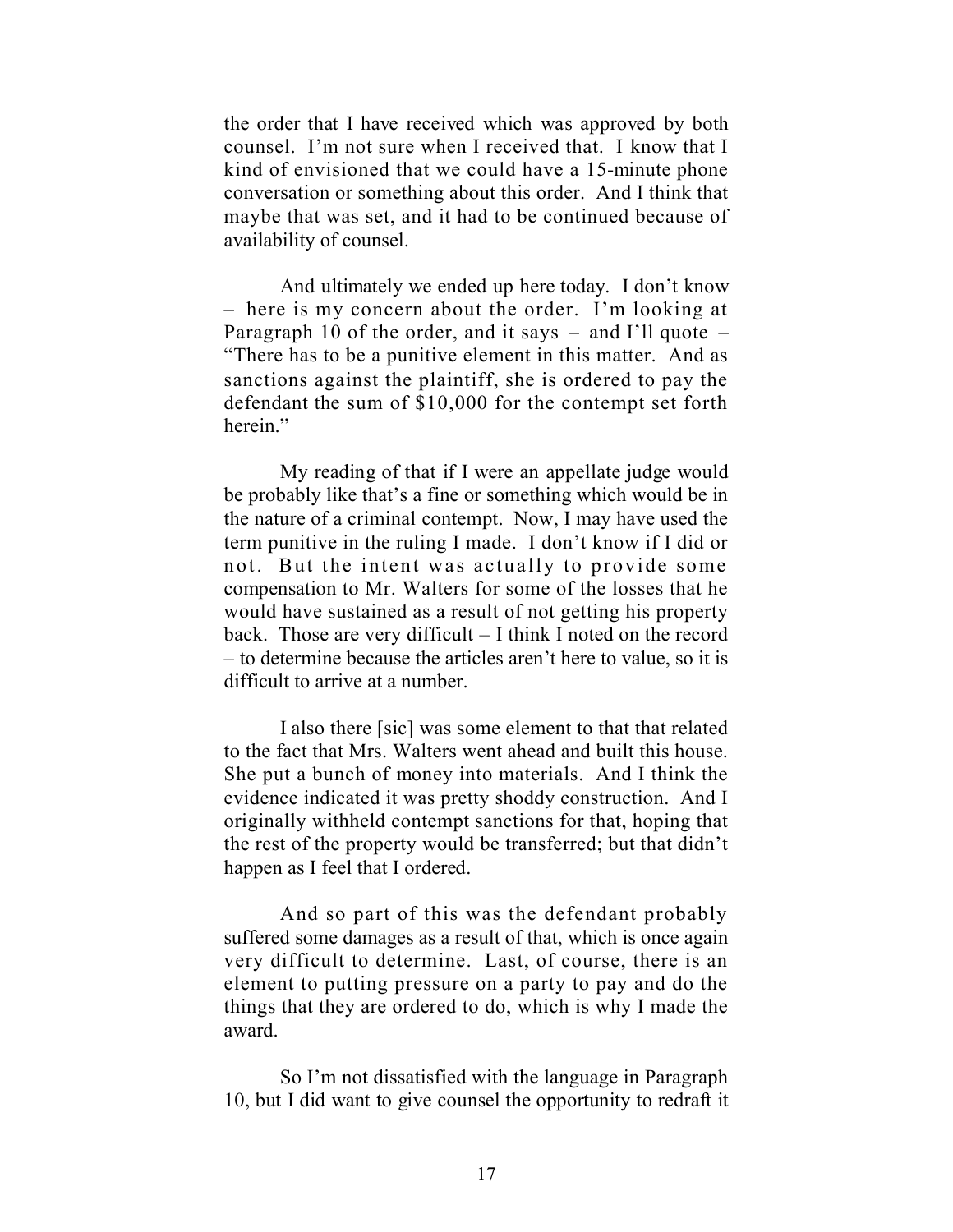and also to give you the opportunity to argue that it is in essence a criminal type contempt, or would you agree that it is a civil contempt and ask you if you had any procedural issues with the way the process went. Because obviously if it was a criminal contempt, it would have had a whole different set of procedures which, you know, I never made any effort to follow. And I don't think the parties ever supplied any type of documents that would have allowed me to do that. So maybe if I could just hear from counsel for the plaintiff first,.

. .

[Mrs. Walters' Counsel]: Thank you, Your Honor. I would agree that I think there is a punitive element. The language in the order does imply that it is some type of a criminal contempt in that matter. And while that was the language from the hearing – I believe we have copies of the transcript – and that was the language – I understand now, if my understanding is correct, it was your intent to provide compensation to the defendant for the losses that he had suffered based on some of these – the coins and the documents, correct?

THE COURT: And also I think that I kind of withheld the sanctions relating to the house construction. He probably lost something in that process, too. So that was at least a substantial part of it in my eyes. I think maybe I noted on the record at the time that it was very difficult for me to come up with a specific number of damages.

[Mrs. Walters' Counsel]: And that was my question, Your Honor, with regards to the damage amount and specifically how you had calculated the \$10,000 figure, where that figure came from specifically; if we are talking about a civil, you know, a civil fine payable to the private party as a form of compensation, where that figure came from. That's more of a personal question of mine, just curiosity I guess, in how that was arrived from.

THE COURT: There really wasn't any formula, I can tell you that. It was more kind of taking the magnitude of the case; the expense the parties were put to; the delay; the potential value, measurable or unmeasurable, of the property involved. Like, for example, some of the things that are just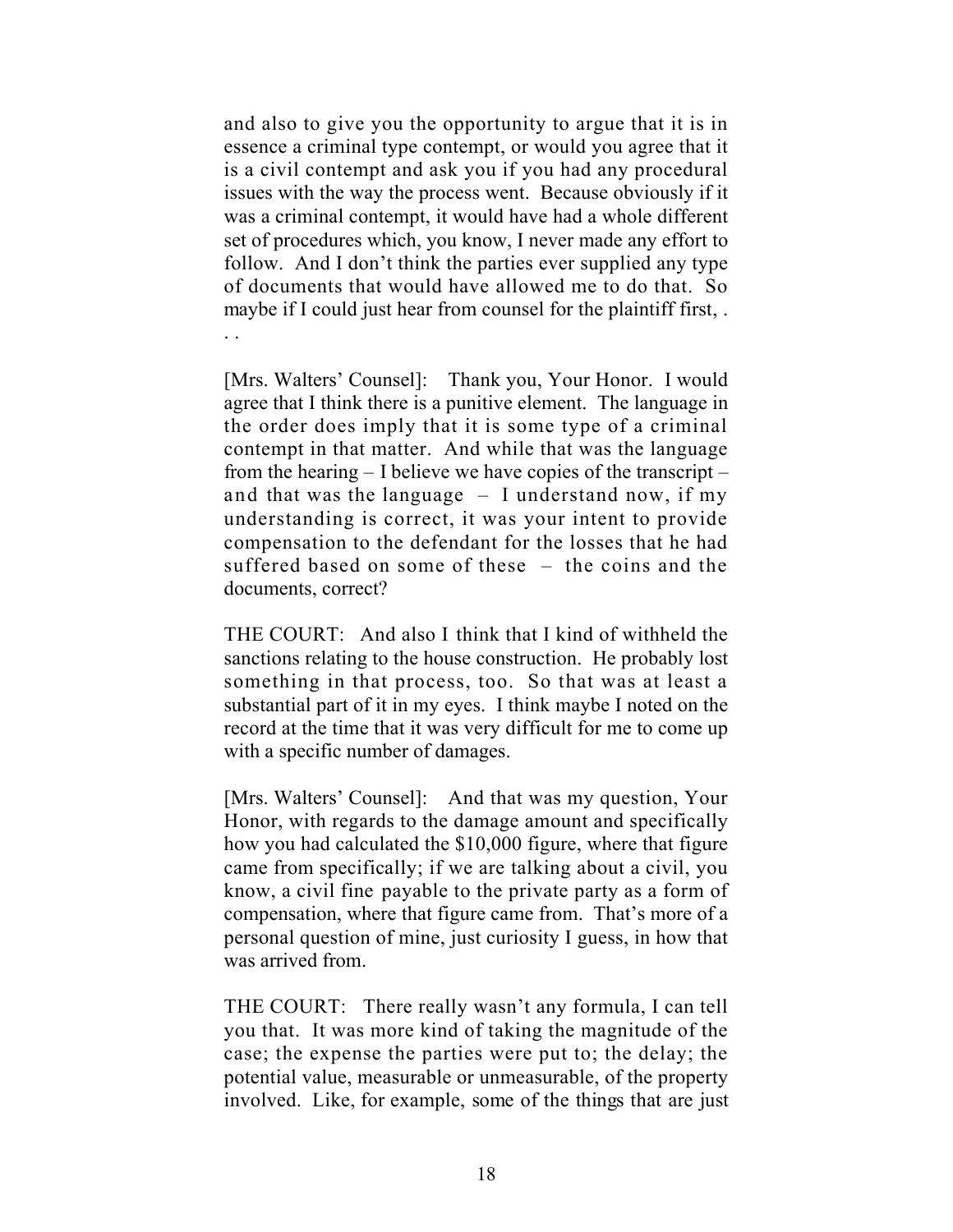pieces of paper with sentimental value and how to value them, but yet there needed to be something by way of a sanction for not providing those. So it's a very imprecise process I would certainly grant you.

[Mrs. Walters' Counsel]: I understand that. And I would have one comment with regards to that, Your Honor. And that would be it is my understanding – and I could be incorrect on this – but it is my understanding that under the law that when you provide compensation to a private party there is usually some kind of a damage finding or a damage hearing involved in that. And I do think that is possible to have with regards to the documents.

I do think you can put a price on, you know, the cost to replace a birth certificate or a DD-214, that those actually have costs that you can associate with them, you know, whatever the cost is when you call Vital Records to get a new one issued as well as coins. We have photographs that I know counsel for the defendant, . . . and I have both talked with a coin expert regarding those photos and have an idea what the value as to those coins are. So I do think there is an ability to give some kind of a value to the coins and to the documents. But certainly I think that's – those are the two areas where I do see I think we could have some kind of an actual damage showing. And I think that's all, Your Honor.

THE COURT: All right. Thank you . . . . [Mr. Walters' counsel], anything that you would like to say?

[Mr. Walters' Counsel]: Your Honor, I note that in the transcript of the hearings, the Court explicitly says that, "It's very difficult to evaluate or to put a value on assets that are not present and, as a matter of fact, have disappeared." And you very clearly raised that at Ms. Walters' doorstep that these coins are no longer available to determine the exact amount.

Also, you know, Your Honor, I would point out that this trial was held roughly nine months ago, I believe. And Mr. Walters has been waiting since the entry of the judgment and decree of divorce to be compensated for the moneys that were awarded to him at that trial. He did get partial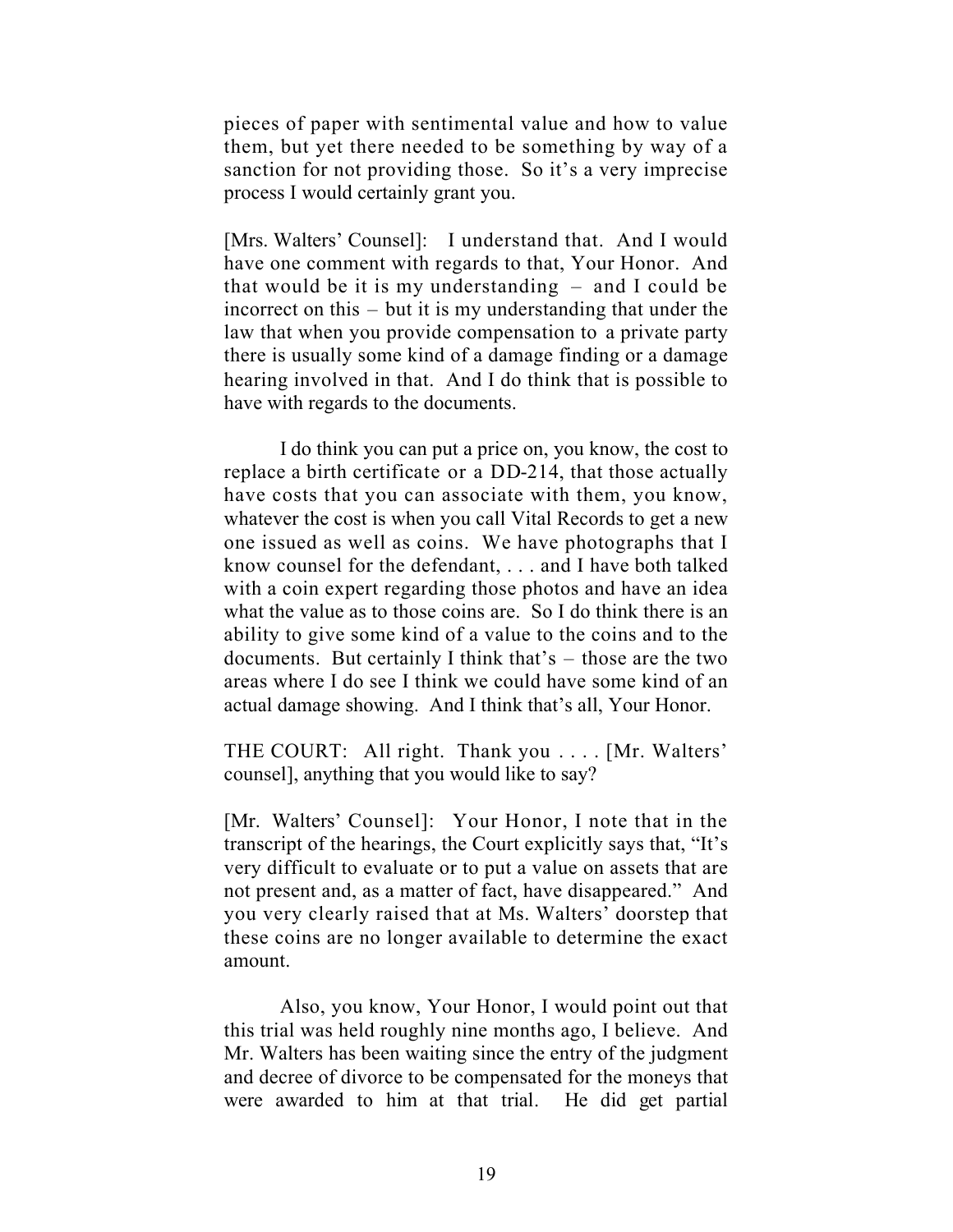compensation, but that was only due to the fact that the Wyoming Steel company had to pay damages on a steel building that was awarded to him in the divorce trial.

And, Your Honor, I think that \$10,000 probably falls short of what Mr. Walters is actually due. He's had now to pay for a three, three and a half, four-day trial. He's had to pay the costs of an appeal. And now here we are again here today. And to say that we need to have a hearing on damages I think is – is asking Mr. Walters to put up even more legal fees that I don't believe are necessary. I think \$10,000 is probably less than adequate compensation for the time that he's had to wait to receive his judgment.

And, Your Honor, as far as Paragraph 10 goes, as [Mrs. Walters' counsel] has pointed out, I ordered a copy of the transcript and took the language from the transcript. But I believe that that paragraph could be corrected, Your Honor, simply by deleting the introductory phrase and just leaving that paragraph to say, "As sanctions against the plaintiff, she is ordered to pay the defendant the sum of \$10,000 for the contempt set forth herein." That should solve the problem.

And I have that decree here with the original signatures on it. I would be willing to do that today and get it back to the Court for review.

THE COURT: All right. [Mrs. Walters' counsel], do you have a problem with that if we just –

[Mrs. Walters' Counsel]: Your Honor, just briefly, I agree with deleting the first portion of that, the punitive damages portion, but would ask that we put some clarification in that these are compensatory damages or something of that nature, the type of damages we're awarding here, whether it is a fine or if we're talking compensatory just to be clear on what this \$10,000 is representing in that sentence.

THE COURT: You know, I'm sure it could be any clearer to be quite frank. It was sort of a composite of the delay, or the taking of things that aren't here to be evaluated, the  $-1$  guess some of the emotional issues that go with having to just continue to be trying to stop someone from violating court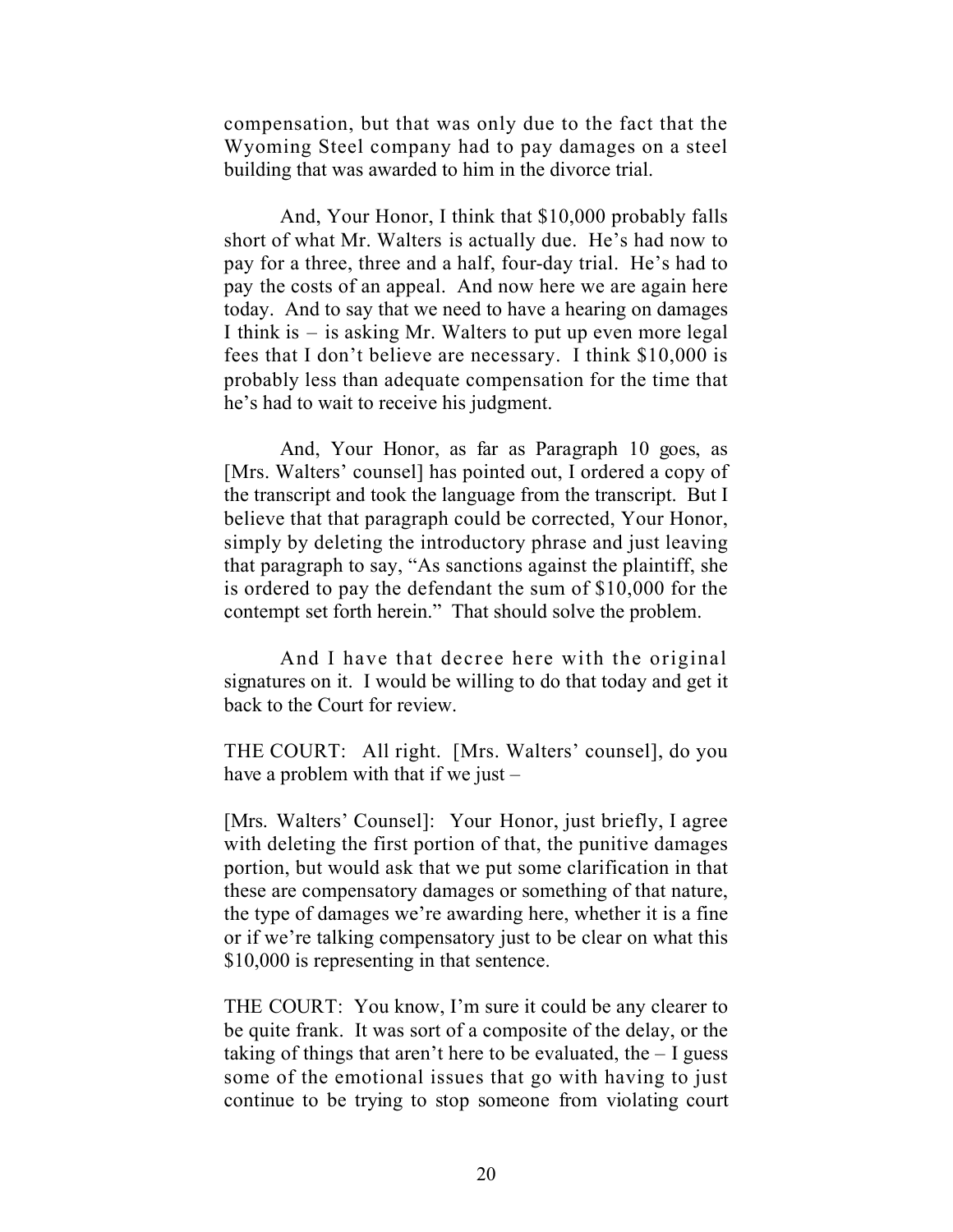orders that were entered in which another party is to my knowledge obeying. And putting those all together, that's the way it came out and to some extent with an effort to compensate for things that can never be valued. So I don't think I can get any more precise than that.

So I would probably just be inclined to go with [Mr. Walters' counsel's] solution. I don't think it would be helpful to hold another hearing. I know this matter is going to be appealed, and there's already an appeal pending in the divorce. I think the thing to do is just get the orders finalized and let the Supreme Court take a look at it. And, of course, whatever result they reach, I'll implement at their direction.

So I think I will – barring some other objection that I need to hear – I will go ahead and sign the order. All right. If you can just bring that to me . . . I'll keep it and take it back through for processing. I guess I'm not supposed to hand it back to the lawyers. We have a checklist. It is supposed to go through the proper –

[Mr. Walters' Counsel]: I wanted to make sure that Paragraph 10 didn't appear in the order part of the –

THE COURT: All right.

## **STANDARD OF REVIEW**

[¶18] The parties agree that the district court held Mrs. Walters in compensatory civil, not criminal, contempt. It is clear that the district court found that Mr. Walters had proved the elements of compensatory civil contempt by clear and convincing evidence. In this appeal, both parties accept that clear and convincing requirement, citing *United States v. Ford*, 514 F.3d 1047, 1051 (10 th Cir. 2008) (citing *Reliance Ins. Co. v. Mast Constr. Co.*, 159 F.3d 1311, 1315 (10<sup>th</sup> Cir. 1998)). We will accept that requirement for purposes of this case, cautioning that research of our jurisprudence has not located any decision preferring "clear and convincing" over "preponderance."<sup>1</sup> A definitive holding on that issue must await another day. We have said that clear and convincing evidence is that kind of proof that would persuade the trier of fact that the truth of the contention is highly probable. *In re JW*, 2010 WY 28, ¶ 24, 226 P.3d 873, 880 (Wyo. 2010) (quoting

<sup>&</sup>lt;sup>1</sup> For a discussion on the burden of proof in compensatory civil contempt, see Doug Rendleman, *Compensatory Contempt: Plaintiff's Remedy When a Defendant Violates An Injunction*, 1980 U.Ill. L.F. 971, 980-81 (1980).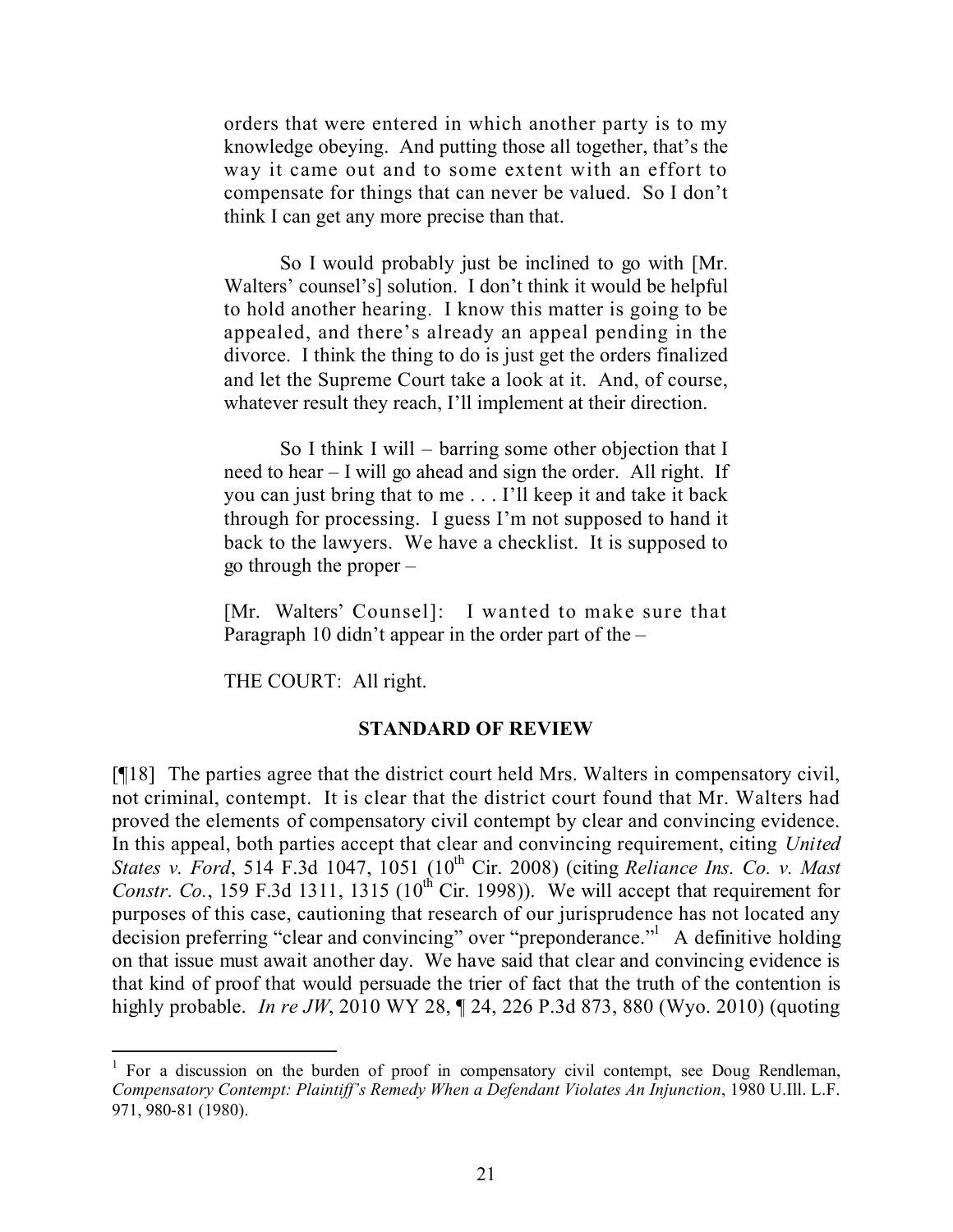*SLJ v. Dep't of Family Serv.*, 2005 WY 3, ¶ 19, 104 P.3d 74, 80 (Wyo. 2005)). We review the district court's factual findings in a bench trial with deference as they are presumptively correct and will be overturned only if, upon review of the entire evidence, we determine those factual findings to be clearly erroneous. *Ohio Cas. Ins. Co. v. W.N. McMurry Constr. Co.*, 2010 WY 57, ¶ 14, 230 P.3d 312, 320 (Wyo. 2010). Factual findings are clearly erroneous when, although they have evidentiary support, we are left with the definite and firm conviction upon review of the entire evidence that the district court made a mistake. *Morris v. CMS Oil & Gas Co.*, 2010 WY 37, ¶ 12, 227 P.3d 325, 330 (Wyo. 2010). We employ our *de novo* standard of review on the district court's conclusions of law. *Id.*

#### **DISCUSSION**

[¶19] Mrs. Walters agrees that the district court's mutual restraining order concerning the parties' property or pecuniary interests filed August 20, 2008, at the outset of the divorce proceedings restrained and enjoined her from directly or indirectly doing any act which would defeat or render less effective the parties' property rights and pending interests including selling, giving away, alienating or otherwise disposing of the parties' property until further order of the district court. She agrees that the district court's decision letter dated April 15, 2009, incorporated into the Judgment and Decree of Divorce filed June 3, 2009, awarded the PJ trailer to Mr. Walters. In the contempt proceeding, the evidence revealed that when Mrs. Walters returned the PJ trailer and its title to Mr. Walters on June 11, 2009, the title showed a purchase date of April 20, 2009, and a Mr. Dinkel as seller and Mrs. Walters as buyer. The original title to the PJ trailer was issued in 2007. It appeared obvious that Mrs. Walters had done something with respect to Mr. Walters' interest in the PJ trailer that would defeat or render less effective that interest. Mrs. Walters' explanation was that she had intended to use the PJ trailer as collateral for a four thousand dollar loan from Mr. Dinkel; they filled out a loan agreement and presented the documents to the county clerk's office to have Mr. Dinkel recorded as a lienholder against the PJ trailer; the county clerk made a mistake and issued a new title showing Mr. Dinkel as the owner, not a lienholder; when that mistake was pointed out, the clerk issued a new and correct title; and, finally, instead of using the PJ trailer as collateral for Mr. Dinkel's loan, she sold him her wedding ring for \$4,000. Mr. Dinkel testified as to these occurrences and stated he never had a lien on or possession of the PJ trailer.

[¶20] The district court was in the best position to assess the witnesses' credibility and weigh their testimony. That court addressed the PJ trailer issue in these words:

> I find [Mrs. Walters'] explanation as to how that happened completely improbable. I mean, no one who has ever been to the county clerk's office without an adequate power of attorney and trying to transfer a vehicle could ever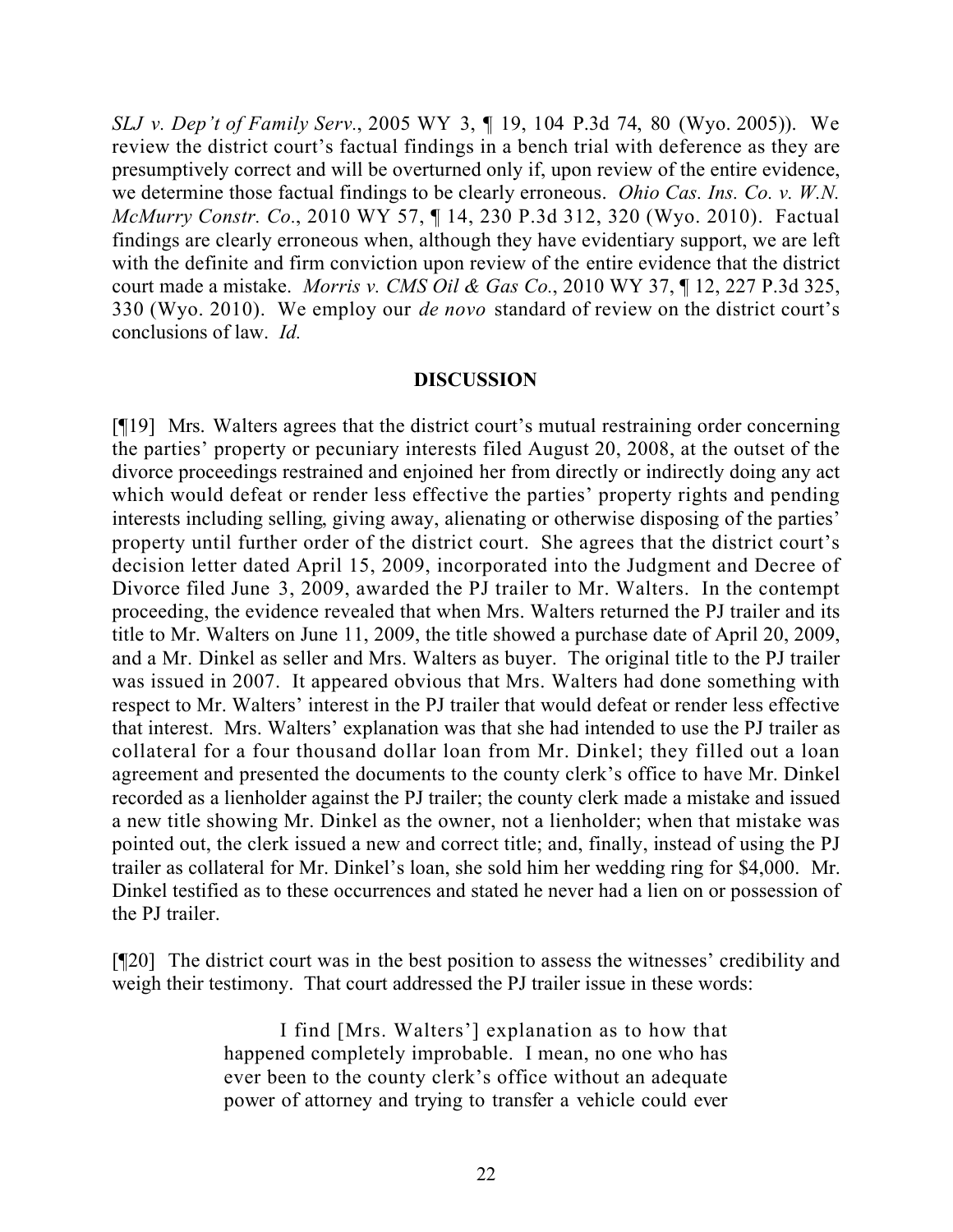transfer property. And somehow Mr. Dinkel and Miss Walters say, oh, gee, the clerk just messed it up, titled this in the wrong way; and, son of a gun, it had to be titled back. That's not convincing to me.

Having reviewed the entire evidence relating to this issue, we hold that the district court's factual findings are not clearly erroneous.

[¶21] The judgment and divorce decree awarded to Mr. Walters "all coins contained in [Mrs. Walters'] safe, as well as any personal documents." Mr. Walters testified at the contempt proceeding that Mrs. Walters failed to return his military DD-214 form, passport, and birth certificate. Mrs. Walters did not explain her failure to return these personal documents. With respect to the coins, Mrs. Walters returned some coins to Mr. Walters on June 16, 2009; but Mr. Walters testified he did not receive four state-minted quarter sets, a gold double eagle coin, rolls of Eisenhower and Kennedy half-dollars, and Indian Head nickels. Mr. Walters' private investigator, who had photographed the coins from the safe on February 27, 2009, but was not able to complete a detailed inventory of the coins, testified there had been several gallon-sized bags nearly full of coins and a hinged metal box that contained coins; when the coins were returned, there were only two bags of coins and a plastic container containing a proof set. Mrs. Walters testified that, before returning the coins to Mr. Walters, she made an itemized list and a photographic inventory of the coins returned; that list and inventory were offered into evidence. She testified that the specific coins in the private investigator's photographs mentioned above were present in her photographs and list.

[¶22] Having heard the testimony and considered the evidence concerning the alleged violations in not returning the personal documents and the coins, the district court stated its factual findings:

> With regard to the contents of the safe, I believe [Mr.] Walters] has proven by clear and convincing evidence that [Mrs. Walters] willfully failed to return the coins, and specifically the gold double eagle coins, the Eisenhower half dollars, and the Indian Head nickels. I believe she's also willfully failed to return Mr. Walters' personal documents . . . .

> I find it incredible that she offers no explanation. Those items were photographed. There has been testimony they haven't been returned. I think she would probably say, and I think I hear the defense saying that, well, gee, you can't really say how much was taken; and that's right. But I'll tell you what. I think, Miss Walters, your conduct amounts to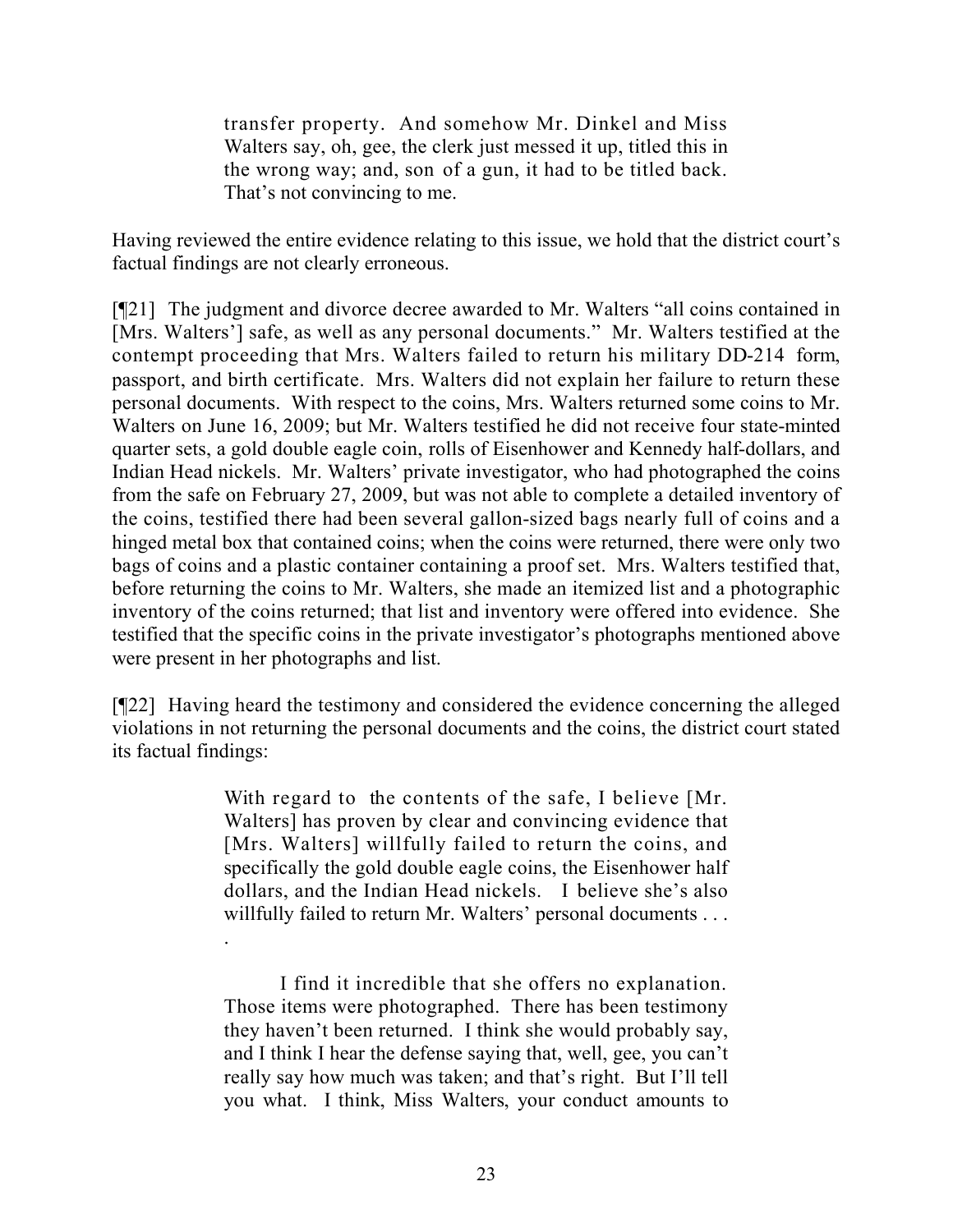spoilation and destruction of evidence which makes a precise determination of what has been taken impossible.

And that has frankly been a pattern throughout this case that in my opinion that you've taken things, hidden things, and basically then tried to say, well, gee, you can't prove what I did with them now in court. And I think you run afoul of the spoilation of evidence rule which says that at the point that you destroy things, then I can make findings with regard to based on evidence that perhaps it was destroyed by you, that there's an inference that is both evidentiary and punitive which allows the Court to award sanctions based upon this conduct.

I don't find [Mrs. Walters'] inventory of the coins credible. I think [Mr. Walters'] photos show a substantial number of more coins. I found the testimony of . . . Mr. Walters . . . credible as to the amounts of the coins. And so I believe that it has been proven by clear and convincing evidence that Mrs. Walters willfully failed to return the contents of the safe as ordered.

[¶23] In her appellate argument challenging the district court's factual findings about these violations, Mrs. Walters simply repeats the same argument she made below. As that argument failed below, it also fails here because the district court was in the best position to assess the witnesses' credibility and weigh their testimony. Having reviewed the entire evidence relating to this issue, we hold that the district court's factual findings are not clearly erroneous.

[¶24] That does not end our discussion, however, because Mrs. Walters also challenges the amount of the compensation awarded by the district court to Mr. Walters for these violations. Specifically, she asserts that the compensatory civil contempt award must be based upon Mr. Walters' actual loss, and absent evidence showing the amount of that actual loss, any sum awarded is speculative and arbitrary and cannot stand. *United States v. United Mine Workers*, 330 U.S. 258, 303-04, 67 S.Ct. 677, 701, 91 L.Ed 884 (1947); *O'Connor v. Midwest Pipe Fabrications, Inc.,* 972 F.2d 1204, 1211 (10<sup>th</sup> Cir. 1992) (citing *Allied Materials Corp. v. Superior Products Co., Inc.*, 620 F.2d 224, 227 ( $10^{th}$  Cir.) 1980)). She claims there was no evidence of Mr. Walters' actual losses as to the coins and personal documents. During the proceedings on October 27, 2009, the district court assessed the sum of \$10,000, noting that it was "not calculated with great precision because the very nature of the acts . . . are such as to make it impossible to calculate something resembling damages." The district court and the parties discussed this issue